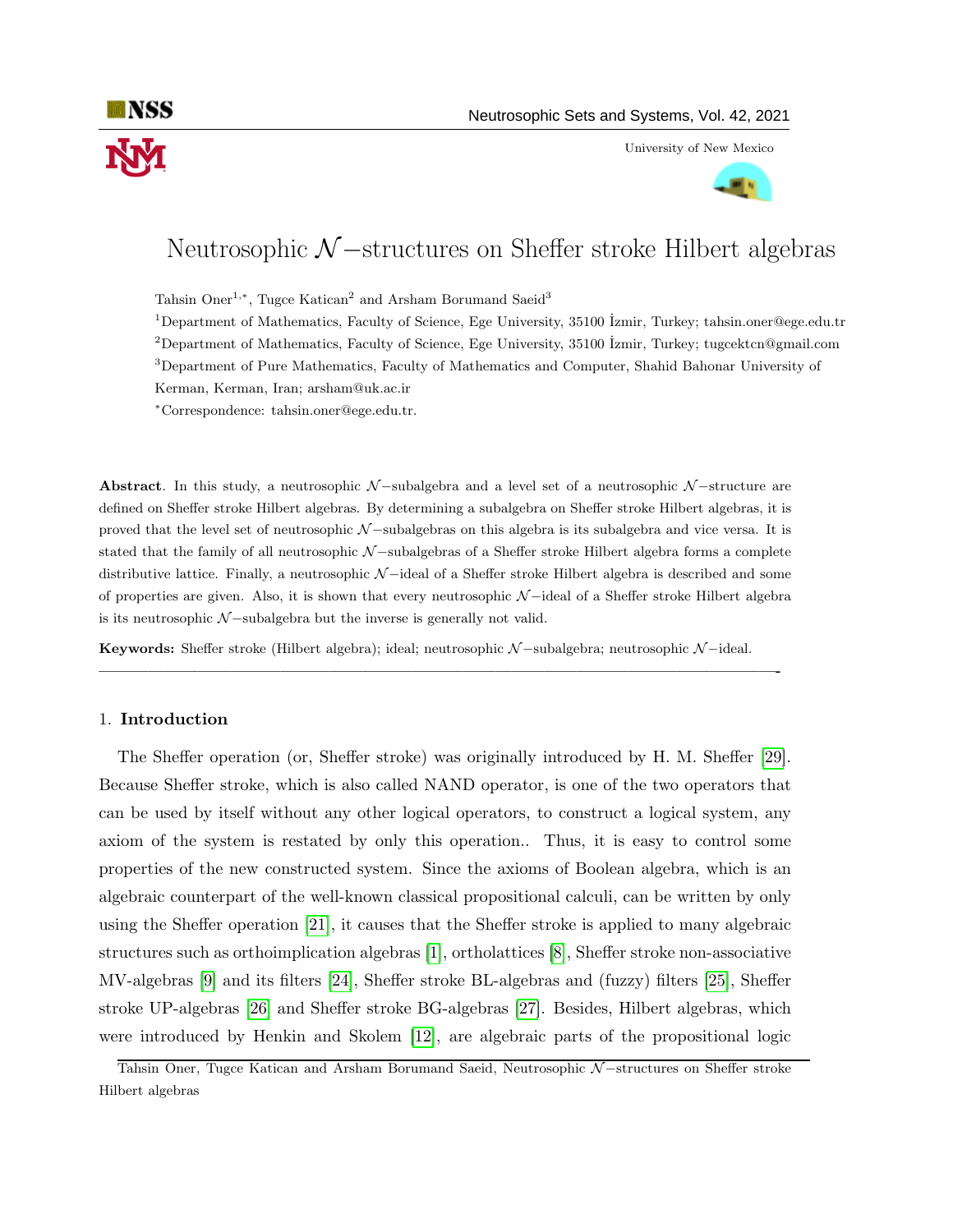including the implication operator and the constant element 1 [\[28\]](#page-16-9). Also,these algebras are dual to positive implicative BCK-algebras [\[10\]](#page-16-10), [\[13,](#page-16-11) [14\]](#page-16-12). Specially, Busneag and Diego widely studied on Hilbert algebras and the related notions [\[4–](#page-15-1)[6\]](#page-16-13) and [\[11\]](#page-16-14). Recently, Oner et al. presented Hilbert algebras with Sheffer operation and its (fuzzy) filters [\[22\]](#page-16-15)- [\[23\]](#page-16-16).

On the other side, Atanassov introduced the degree of nonmembership(or falsehood (f)) and intuitionistic fuzzy sets [\[2\]](#page-15-2) which are generalizations of fuzzy sets [\[33\]](#page-17-1) with the degree of membership (or truth (t)). Then Smarandache introduced the degree of indeteminacy/neutrality and neutrosophic sets which are generalizations of intuitionistic fuzzy sets with the degrees of membership and nonmembership [\[30,](#page-17-2)[31\]](#page-17-3). In a sence, there exist three functions called membership (t), indeteminacy (i) and nonmembership (f) functions in neutrosophic sets. Particularly, Jun et al. applied neutrospohic sets to BCK/BCI-algebras and semigroups [\[3,](#page-15-3) [7,](#page-16-17) [15–](#page-16-18)[20,](#page-16-19) [32,](#page-17-4) [34\]](#page-17-5).

We give general definitions and notions of Sheffer stroke Hilbert algebras,  $\mathcal{N}-$ functions and neutrosophic  $\mathcal{N}-$ structures defined by these functions on a nonempty universe X. Then a neutrosophic N –subalgebra and a  $(\alpha, \beta, \gamma)$ –level set are defined by means of N –functions on Sheffer stroke Hilbert algebras. After describing a subalgebra of Sheffer stroke Hilbert algebras, we show that the  $(\alpha, \beta, \gamma)$ −level set of a neutrosophic N-subalgebra defined by its  $\mathcal{N}-$ functions on this algebra is its subalgebra and the inverse is also valid. Also, it is proved that the family of all neutrosophic  $\mathcal{N}-$ subalgebras of a Sheffer stroke Hilbert algebra forms a complete distributive lattice. Some properties of neutrosophic N −subalgebras of a Sheffer stroke Hilbert algebra are investigated. Moreover, a neutrosophic N-ideal of a Sheffer stroke Hilbert algebra is defined by means of  $N$  −functions and it is demonstrated that  $N$  −functions which define a neutrosophic  $\mathcal{N}-$ ideal of a Sheffer stroke Hilbert algebra are order-preserving. It is stated that  $(\alpha, \beta, \gamma)$ −level set of a neutrosophic N-ideal of a Sheffer stroke Hilbert algebra is its ideal and the inverse holds. Besides, some features of a neutrosophic  $\mathcal{N}-$ ideal of a Sheffer stroke Hilbert algebra are presented and it is shown that every neutrosophic  $\mathcal{N}-\text{ideal}$ of a Sheffer stroke Hilbert algebra is its neutrosophic N −subalgebra but the inverse is not valid in general. Finally, new subsets of a Sheffer stroke Hilbert algebra are determined by  $\mathcal{N}-$ functions on the algebra and it is shown that these subsets are ideals of a Sheffer stroke Hilbert algebra for its neutrosophic  $\mathcal{N}-$ ideal. However, the validity of the inverse is satisfied under the special conditions.

#### 2. Preliminaries

In this section, basic definitions and notions about Sheffer stroke Hilbert algebras and neutrosophic N −structures.

**Definition 2.1.** [\[8\]](#page-16-2) Let  $\mathcal{H} = \langle H, \cdot \rangle$  be a groupoid. The operation | is said to be a *Sheffer* stroke operation if it satisfies the following conditions:

Tahsin Oner, Tugce Katican and Arsham Borumand Saeid, Neutrosophic N–structures on Sheffer stroke Hilbert algebras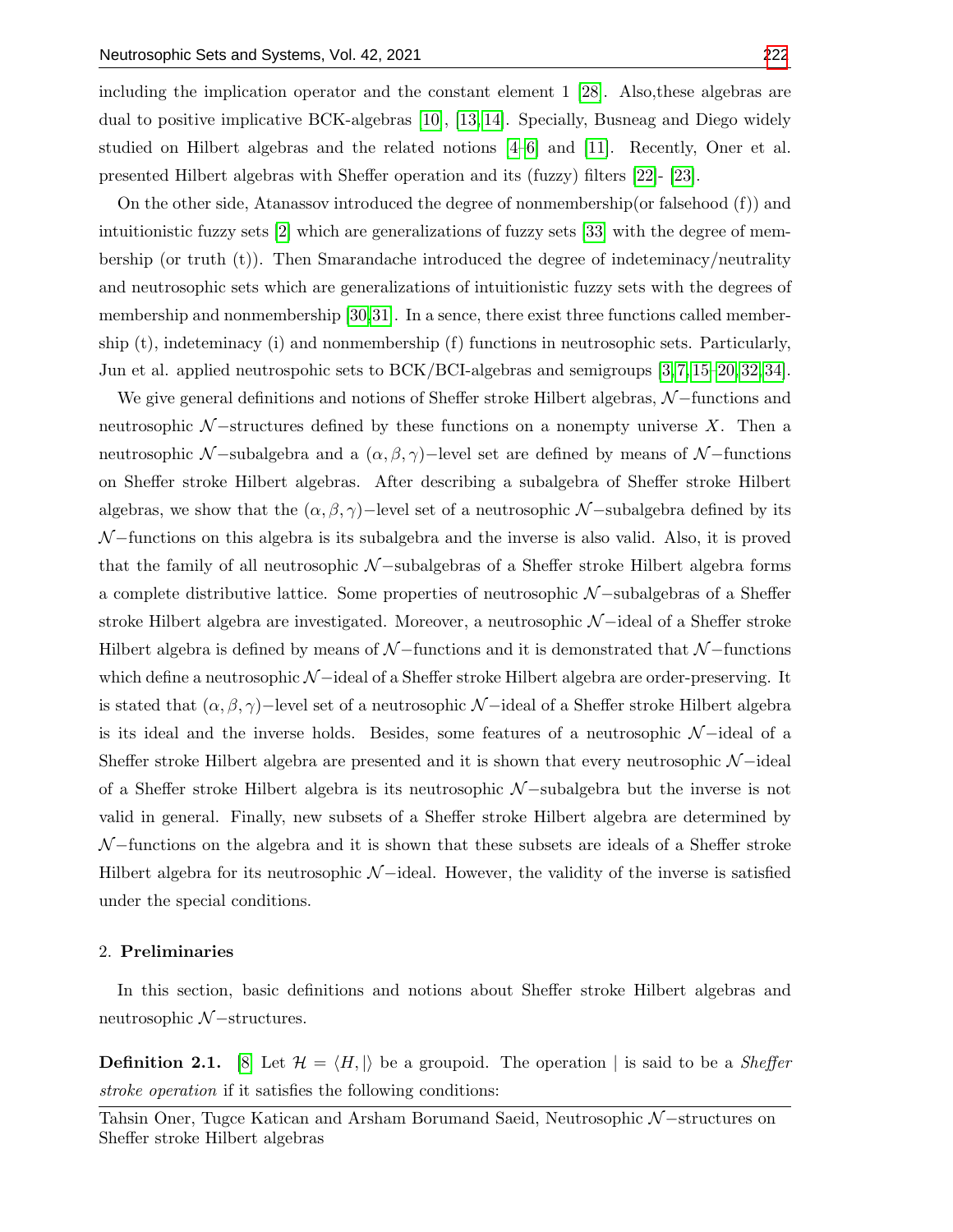- $(S1)$   $x|y = y|x,$ (S2)  $(x|x)|(x|y) = x,$
- (S3)  $x|((y|z)|(y|z)) = ((x|y)|(x|y))|z,$
- (S4)  $(x|((x|x)|(y|y)))(x|((x|x)|(y|y))) = x.$

**Definition 2.2.** [\[22\]](#page-16-15) A Sheffer stroke Hilbert algebra is a structure  $\langle H, |\rangle$  of type (2), in which H is a non-empty set and is a Sheffer stroke operation on H such that the following identities are satisfied for all  $x, y, z \in H$ :

$$
(SHa_1) (x|((y|(z|z))|(y|(z|z))))((x|(y|y))|((x|(z|z))|(x|(z|z))))((x|(y|y))|((x|(z|z))|(x|(z|z))|(x|z|z)|)
$$
  

$$
(SHa_2) \text{ If } x|(y|y) = y|(x|x) = x|(x|x) \text{ then } x = y.
$$

**Lemma 2.3.** [\[22\]](#page-16-15) Let  $\langle H, \rangle$  be a Sheffer Stroke Hilbert algebra. Then the following identities hold for all  $x \in H$ :

- (*i*)  $x|(x|x) = 1$ ,
- $(ii)$   $x|(1|1) = 1,$
- (*iii*)  $1|(x|x) = x$ .

**Lemma 2.4.** [\[22\]](#page-16-15) Let  $\langle H, \rangle$  be a Sheffer stroke Hilbert algebra. Then the relation  $x \leq y$  iff  $x|(y|y) = 1$  is a partial order on H, that will be called natural ordering on H. With respect to this ordering, 1 is the largest element of H.

If a Sheffer stroke Hilbert algebra  $\langle H, \vert \rangle$  has the least element 0, then a unary operation \* can be defined by  $x^* = x|(0|0)$ , for all x in H [\[22\]](#page-16-15).

**Lemma 2.5.** [\[22\]](#page-16-15) Let  $\langle H, \rangle$  be a Sheffer stroke Hilbert algebra with 0. Then the followings hold, for all  $x \in H$ 

- (i)  $0|0 = 1$  and  $1|1 = 0$ ,
- (ii)  $1^* = 0$  and  $0^* = 1$ ,
- (iii)  $x|1 = x|x$ ,
- (iv)  $x^* = x|x,$
- (v)  $x|0=1$ ,
- (vi)  $(x^*)^* = x$ ,
- (vii)  $x|x^* = 1$ .

**Definition 2.6.** [\[22\]](#page-16-15) A non-empty subset I of H is called an ideal if

 $(SSHI1)$   $0 \in I$ ,

 $(SSHI2)$   $(x|(y|y))|(x|(y|y)) \in I$  and  $y \in I$  imply  $x \in I$  for all  $x, y \in H$ .

**Theorem 2.7.** [\[22\]](#page-16-15) Let I be a subset of H such that  $0 \in I$ . Then I is an ideal of H if and only if  $x \leq y$  and  $y \in I$  imply  $x \in I$  for all  $x \in H$ .

Tahsin Oner, Tugce Katican and Arsham Borumand Saeid, Neutrosophic N-structures on Sheffer stroke Hilbert algebras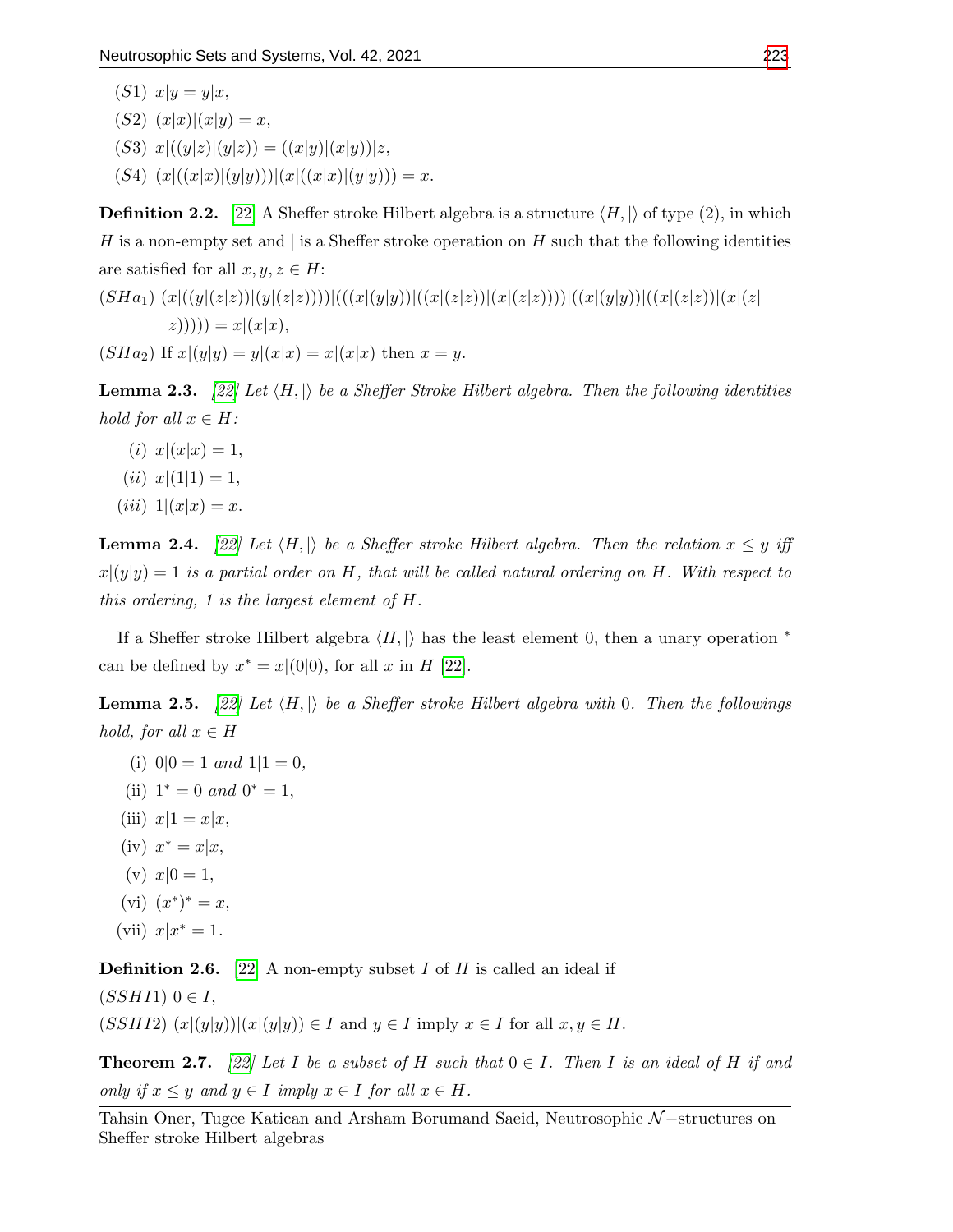**Definition 2.8.** [\[15\]](#page-16-18)  $\mathcal{F}(X, [-1, 0])$  denotes the collection of functions from a set X to [-1, 0] and a element of  $\mathcal{F}(X, [-1, 0])$  is called a negative-valued function from X to  $[-1, 0]$  (briefly,  $\mathcal{N}-$ function on X). An  $\mathcal{N}-$ structure refers to an ordered pair  $(X, f)$  of X and  $\mathcal{N}-$ function f on  $X$ .

**Definition 2.9.** [\[20\]](#page-16-19) A neutrosophic  $N$  –structure over a nonempty universe X is defined by

$$
X_N := \frac{X}{(T_N, I_N, F_N)} = \{ \frac{x}{(T_N(x), I_N(x), F_N(x))} : x \in X \},\
$$

where  $T_N, I_N$  and  $F_N$  are N −function on X, called the negative truth membership function, the negative indeterminacy membership function and the negative falsity membership function, respectively.

Every neutrosophic  $N$  –structure  $X_N$  over X satisfies the condition

$$
(\forall x \in X)(-3 \le T_N(x) + I_N(x) + F_N(x) \le 0).
$$

**Definition 2.10.** [\[16\]](#page-16-20) Let  $X_N$  be a neutrosophic N-structure on a set X and  $\alpha, \beta, \gamma$  be any elements of  $[-1, 0]$  such that  $-3 \le \alpha + \beta + \gamma \le 0$ . Consider the following sets:

$$
T_N^{\alpha} := \{ x \in X : T_N(x) \le \alpha \},
$$
  

$$
I_N^{\beta} := \{ x \in X : I_N(x) \ge \beta \}
$$

and

$$
F_N^{\gamma} := \{ x \in X : F_N(x) \le \gamma \}.
$$

The set

$$
X_N(\alpha, \beta, \gamma) := \{ x \in X : T_N(x) \le \alpha, I_N(x) \ge \beta \text{ and } T_N(x) \le \gamma \}
$$

is called the  $(\alpha, \beta, \gamma)$ -level set of  $X_N$ . Moreover,  $X_N(\alpha, \beta, \gamma) = T_N^{\alpha} \cap I_N^{\beta} \cap F_N^{\gamma}$  $_{N}^{\gamma}.$ 

Consider sets

$$
X_N^{w_t} := \{ x \in X : T_N(x) \le T_N(w_t),
$$
  

$$
X_N^{w_i} := \{ x \in X : I_N(x) \ge I_N(w_i) \}
$$

and

$$
X_N^{w_f} := \{ x \in X : F_N(x) \le F_N(w_f),
$$

for any  $w_t, w_i, w_f \in X$ . Obviously,  $w_t \in X_N^{w_t}, w_i \in X_N^{w_i}$  and  $w_f \in X_N^{w_f}$  $\frac{w_f}{N}$  [\[16\]](#page-16-20).

Tahsin Oner, Tugce Katican and Arsham Borumand Saeid, Neutrosophic  $N$ −structures on Sheffer stroke Hilbert algebras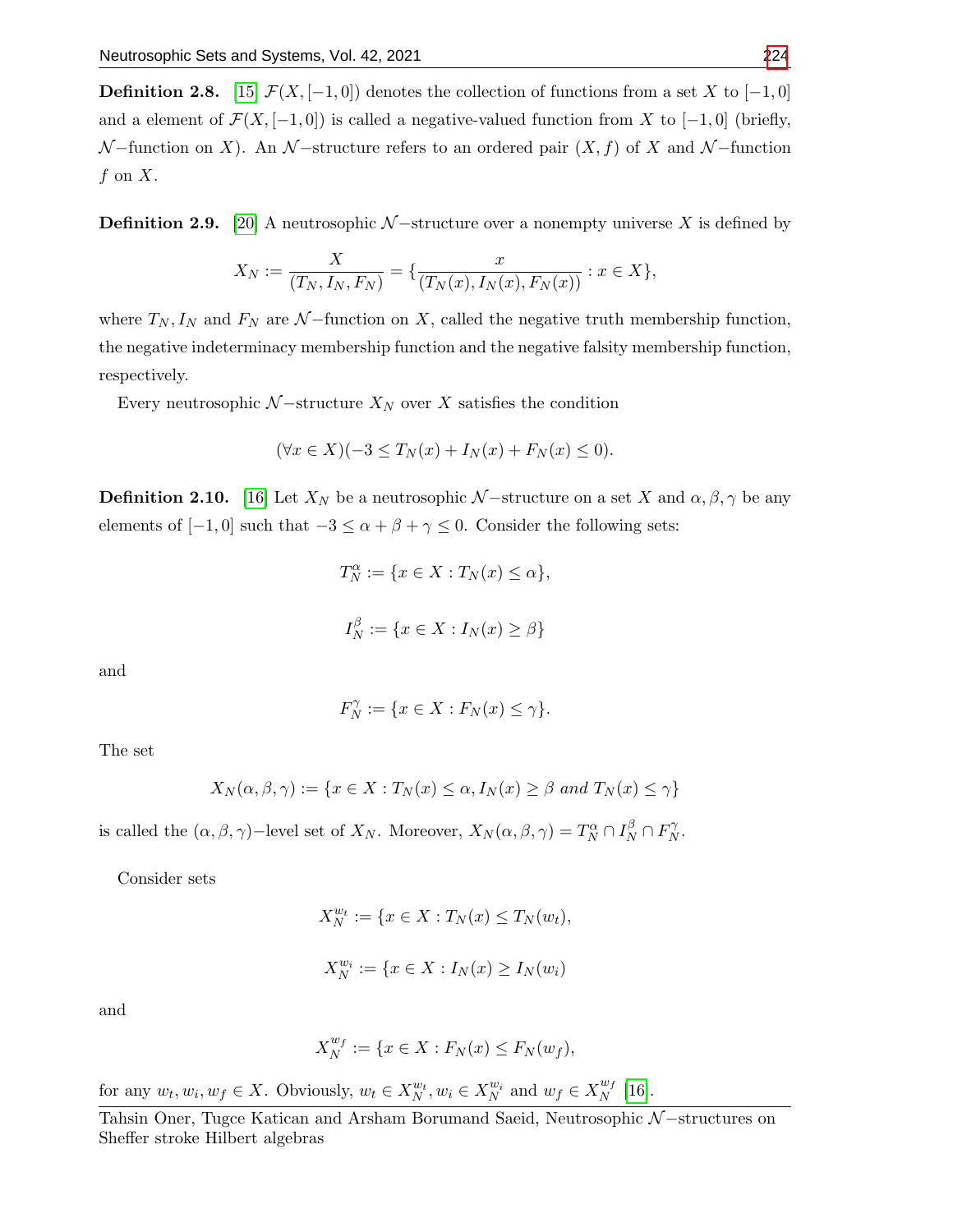# 3. Neutrosophic N −structures

In this section, we present neutrosophic  $\mathcal{N}-$ subalgebras and neutrosophic  $\mathcal{N}-$ ideals on Sheffer stroke Hilbert algebras. Unless otherwise specified, H states a Sheffer stroke Hilbert algebra.

**Definition 3.1.** A neutrosophic  $N$ -subalgebra  $H_N$  on a Sheffer stroke Hilbert algebra H is called a neutrosophic  $N$  –structure of H satisfying the conditions

$$
T_N((x(y|y))|(x(y|y))) \le \bigvee \{T_N(x), T_N(y)\},
$$
  

$$
I_N((x(y|y))|(x(y|y))) \ge \bigwedge \{I_N(x), I_N(y)\}
$$

and

$$
F_N((x(y|y))|(x(y|y))) \le \bigvee \{F_N(x), F_N(y)\},
$$

for all  $x, y \in H$ .

**Example 3.2.** Consider a Sheffer stroke Hilbert algebra  $\langle H, \rangle$ , where the set  $H = \{0, p, q, 1\}$ and the Sheffer operation  $\vert$  on H has the Cayley table as below [\[22\]](#page-16-15):

#### TABLE 1

|                                            | 1                | $\bar{p}$       | $q_{-}$        | 0 |
|--------------------------------------------|------------------|-----------------|----------------|---|
| $\mathbf 1$                                | $\boldsymbol{0}$ | $q_{\parallel}$ | $\overline{p}$ | 1 |
|                                            | $\overline{q}$   | $q_{\perp}$     | 1              | 1 |
| $\begin{array}{c} p \\ q \\ 0 \end{array}$ | $\overline{p}$   | 1               | $\overline{p}$ | 1 |
|                                            | $\mathbf 1$      | 1               |                | 1 |

A neutrosophic  $N$ -structure  $H_N = \left\{ \frac{0}{(-0.81, -0.13, -0.47)}, \frac{p}{(-0.69, -0.32, -0.35)} \right\}$  $\frac{q}{(-0.69, -0.32, -0.35)}, \frac{1}{(-0.56, -0.99, -0.42)}\}$  on H is a neutrosophic N-subalgebra of H.

**Definition 3.3.** Let  $H_N$  be a neutrosophic  $N$  –structure on a Sheffer stroke Hilbert algebra H and  $\alpha, \beta, \gamma$  be any elements of  $[-1, 0]$  such that  $-3 \leq \alpha + \beta + \gamma \leq 0$ . For the sets

$$
T_N^{\alpha} := \{ x \in H : T_N(x) \le \alpha \},
$$
  

$$
I_N^{\beta} := \{ x \in H : I_N(x) \ge \beta \}
$$

and

$$
F_N^{\gamma} := \{ x \in H : F_N(x) \le \gamma \},\
$$

the set

$$
H_N(\alpha, \beta, \gamma) := \{ x \in H : T_N(x) \le \alpha, I_N(x) \ge \beta \text{ and } F_N(x) \le \gamma \}
$$

is called the  $(\alpha, \beta, \gamma)$ -level set of  $H_N$ . Also,  $H_N(\alpha, \beta, \gamma) = T_N^{\alpha} \cap I_N^{\beta} \cap F_N^{\gamma}$  $_{N}^{\gamma}.$ 

Tahsin Oner, Tugce Katican and Arsham Borumand Saeid, Neutrosophic N−structures on Sheffer stroke Hilbert algebras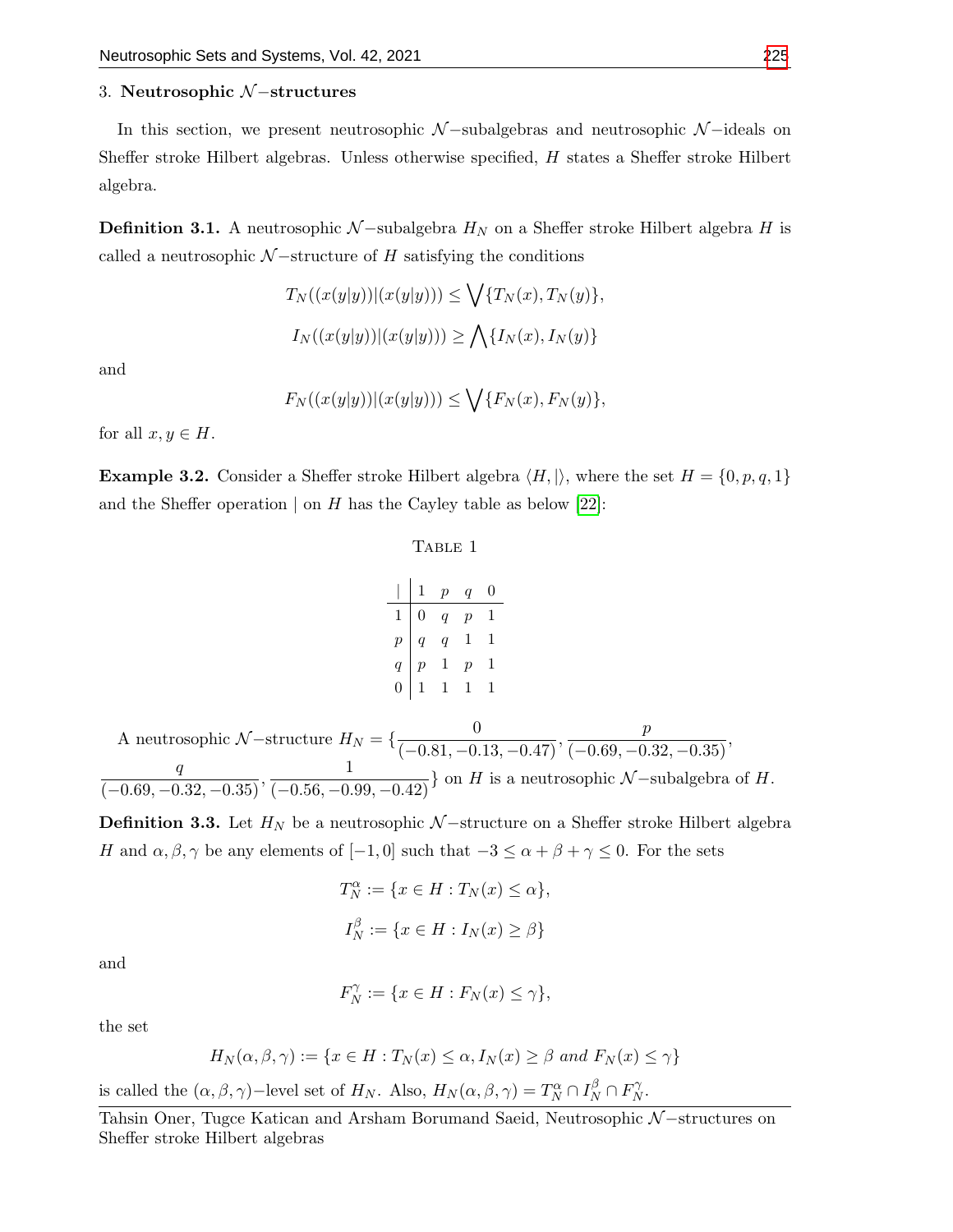**Definition 3.4.** A nonempty subset G of a Sheffer stroke Hilbert algebra  $H$  is called a subalgebra of H if  $(x|(y|y))|(x|(y|y)) \in G$ , for all  $x, y \in G$ .

**Example 3.5.** Consider the Sheffer stroke Hilbert algebra H in Example 3.2. Then  $\{0, 1\}$  is a subalgebra of H.

**Theorem 3.6.** Let  $H_N$  be a neutrosophic  $N$  –structure on a Sheffer stroke Hilbert algebra H and  $\alpha, \beta, \gamma$  be any elements of  $[-1, 0]$  such that  $-3 \le \alpha + \beta + \gamma \le 0$ . If  $H_N$  is a neutrosophic  $\mathcal{N}-subalgebra$  of H, then the nonempty  $(\alpha, \beta, \gamma)-level$  set of  $H_N$  is a subalgebra of H.

*Proof.* Let  $H_N$  be a neutrosophic  $\mathcal{N}$  –subalgebra of H and x, y be any elements of  $H_N(\alpha, \beta, \gamma)$ . Then  $T_N(x) \leq \alpha, I_N(x) \geq \beta, F_N(x) \leq \gamma$  and  $T_N(y) \leq \alpha, I_N(y) \geq \beta, F_N(y) \leq \gamma$ . Thus, it is obtained that

$$
T_N((x(y|y))|(x(y|y))) \le \bigvee \{T_N(x), T_N(y)\} \le \alpha,
$$
  

$$
I_N((x(y|y))|(x(y|y))) \ge \bigwedge \{I_N(x), I_N(y)\} \ge \beta
$$

and

$$
F_N((x(y|y))|(x(y|y))) \le \bigvee \{F_N(x), F_N(y)\} \le \gamma,
$$

for all  $x, y \in H$ . So,  $(x|(y|y))|(x|(y|y)) \in H_N(\alpha, \beta, \gamma)$  which means that  $H_N(\alpha, \beta, \gamma)$  is a subalgebra of H.  $\Box$ 

**Theorem 3.7.** Let  $H_N$  be a neutrosophic  $N$  –structure on a Sheffer stroke Hilbert algebra H and  $T_N^{\alpha}, I_N^{\beta}$  and  $F_N^{\gamma}$  $N_N^{\gamma}$  be subalgebras of H, for all  $\alpha, \beta, \gamma \in [-1,0]$  with  $-3 \leq \alpha + \beta + \gamma \leq 0$ . Then  $H_N$  is a neutrosophic  $\mathcal{N}-subalgebra$  of  $H$ .

*Proof.* Let  $T_N^{\alpha}, I_N^{\beta}$  and  $F_N^{\gamma}$  $\gamma_N^{\gamma}$  be subalgebras of H, for all  $\alpha, \beta, \gamma \in [-1, 0]$  with  $-3 \leq \alpha + \beta +$  $\gamma \leq 0$ . Suppose that x and y be any elements of H such that  $a = T_N((x(y|y))|(x(y|y))) >$  $\sqrt{\{T_N(x), T_N(y)\}} = b$ . Then  $b < \alpha_1 < a$  where  $\alpha_1 = \frac{1}{2}$  $\frac{1}{2}(a + b) \in [-1, 0)$ . Thus,  $x, y \in$  $T_N^{\alpha_1}$  but  $(x(y|y))|(x(y|y)) \notin T_N^{\alpha_1}$  which is a contradiction. Hence,  $T_N((x(y|y))|(x(y|y))) \leq$  $\bigvee \{T_N(x), T_N(y)\},$  for all  $x, y \in H$ .

Assume that x and y be any elements of H such that  $u = I_N((x(y|y))|(x(y|y)))$  <  $\Lambda\{I_N(x), I_N(y)\} = v.$  Then  $u < \beta_1 < v$  in which  $\beta_1 = \frac{1}{2}$  $\frac{1}{2}(u + v) \in [-1, 0)$ . So,  $x, y \in I_N^{\beta_1}$  while  $(x(y|y))|(x(y|y)) \notin I_N^{\beta_1}$  which is a contradiction. Thus,  $I_N((x(y|y))|(x(y|y))) \ge$  $\bigwedge \{I_N(x), I_N(y)\},$  for all  $x, y \in H$ .

Suppose that x and y be any elements of H such that  $m = F_N((x(y|y))|(x(y|y)))$  $\mathcal{N}\lbrace F_N(x), F_N(y) \rbrace = n.$  Then  $n < \gamma_1 < m$  where  $\gamma_1 = \frac{1}{2}$  $\frac{1}{2}(m+n) \in [-1,0)$ . Hence,  $x, y \in F_N^{\gamma_1}$ N but  $(x(y|y))|(x(y|y)) \notin F_N^{\gamma_1}$  which is a contradiction. Therefore,  $F_N((x(y|y))|(x(y|y))) \leq$  $\bigvee \{F_N(x), F_N(y)\},$  for all  $x, y \in H$ .

Thereby,  $H_N$  is a neutrosophic  $\mathcal{N}-subalgebra$  of  $H$ .  $\Box$ 

Tahsin Oner, Tugce Katican and Arsham Borumand Saeid, Neutrosophic N-structures on Sheffer stroke Hilbert algebras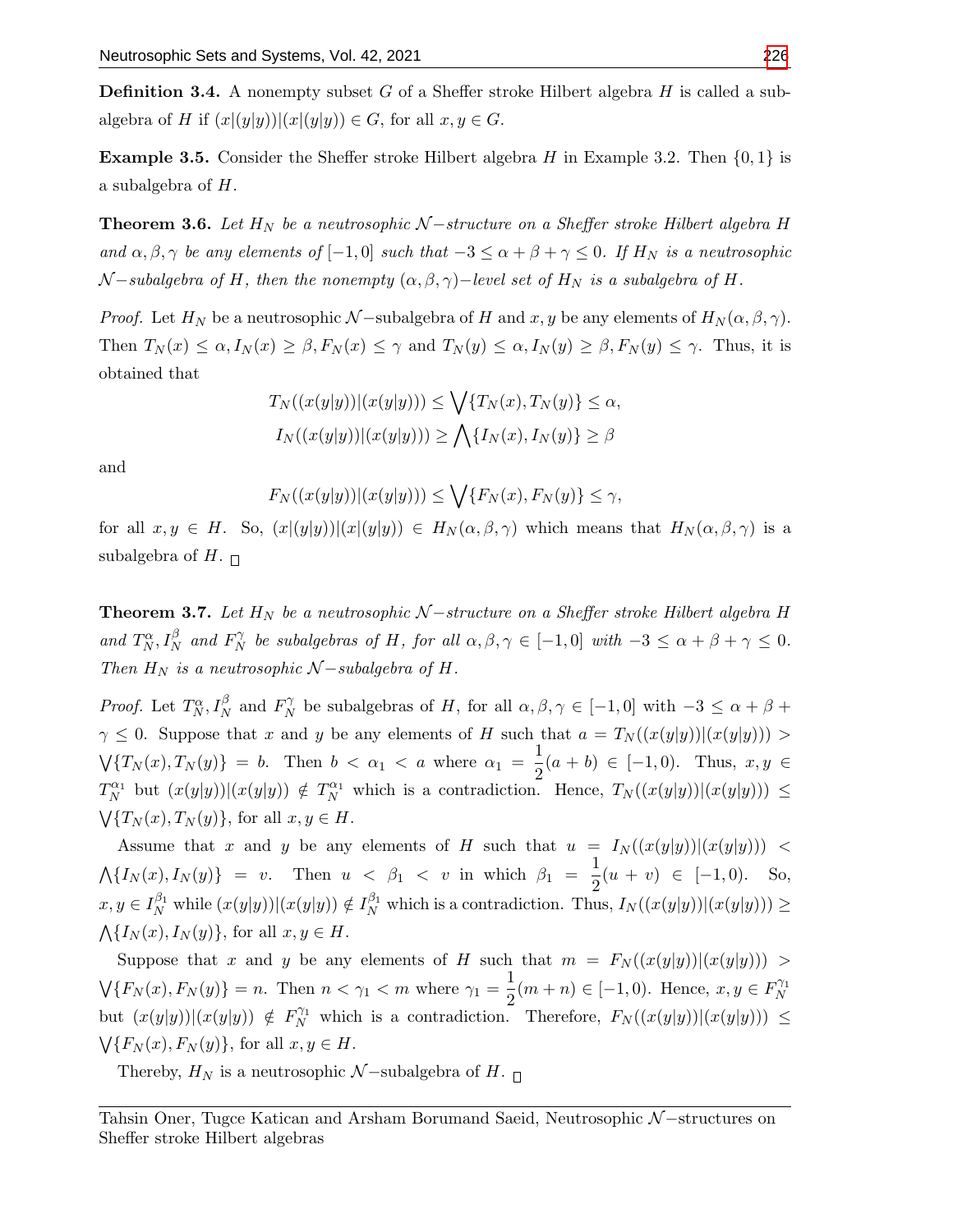**Theorem 3.8.** Let  $\{H_{N_i} : i \in \mathbb{N}\}\$  be a family of all neutrosophic  $\mathcal{N}-subalgebras$  of a Sheffer stroke Hilbert algebra H. Then  $\{H_{N_i} : i \in \mathbb{N}\}$  forms a complete distributive lattice.

*Proof.* Let G be a nonempty subset of  $\{H_{N_i} : i \in \mathbb{N}\}\$ . Since  $H_{N_i}$  is a neutrosophic  $\mathcal{N}-subalgebra$  of H, for all  $H_{N_i} \in G$ , it satisfies

$$
T_N((x(y|y))|(x(y|y))) \le \bigvee \{T_N(x), T_N(y)\},
$$
  

$$
I_N((x(y|y))|(x(y|y))) \ge \bigwedge \{I_N(x), I_N(y)\}
$$

and

$$
F_N((x(y|y))|(x(y|y))) \le \bigvee \{F_N(x), F_N(y)\},
$$

for all  $x, y \in H$ . Then  $\bigcap G$  satisfies these inequalities, which means that  $\bigcap G$  is a neutrosophic  $\mathcal{N}-subalgebra$  of  $H$ .

Let P be a family of all neutrosophic  $\mathcal{N}-\text{subalgebras of } H$  containing  $\bigcup \{H_{N_i} : i \in \mathbb{N}\}.$ Then  $\bigcap P$  is a neutrosophic  $\mathcal{N}-subalgebra$  of H.

If  $\bigwedge_{i\in\mathbb{N}} H_{N_i} = \bigcap_{i\in\mathbb{N}} H_{N_i}$  and  $\bigvee_{i\in\mathbb{N}} H_{N_i} = \bigcap P$ , then  $(\{H_{N_i} : i\in\mathbb{N}\}, \bigvee, \bigwedge)$  is a complete lattice. Also, it is distibutive by the definitions of  $\bigvee$  and  $\bigwedge$ .

**Proposition 3.9.** If a neutrosophic  $N$  –structure  $H_N$  on a Sheffer stroke Hilbert algebra H is a neutrosophic N – subalgebra of H, then  $T_N(0) \leq T_N(x)$ ,  $I_N(0) \geq I_N(x)$  and  $F_N(0) \leq F_N(x)$ , for all  $x \in H$ .

*Proof.* By substituting  $[y := 0]$  in the inequalities in Definition 3.1, we have from Lemma 2.3 (i) and Lemma 2.5 (i) that

$$
T_N(0) = T_N(1|1) = T_N((x(x|x))|(x(x|x))) \le \bigvee \{T_N(x), T_N(x)\} = T_N(x),
$$
  

$$
I_N(0) = I_N(1|1) = I_N((x(x|x))|(x(x|x))) \ge \bigwedge \{I_N(x), I_N(x)\} = I_N(x)
$$

and

$$
F_N(0) = F_N(1|1) = F_N((x(x|x))|(x(x|x))) \le \bigvee \{F_N(x), F_N(x)\} = F_N(x),
$$

for all  $x \in H$ .  $\Box$ 

The inverse of Proposition 3.9 is generally not true.

Example 3.10. Consider the Sheffer stroke Hilbert algebra H in Example 3.2. Then a neutrosophic N −structure

$$
H_N = \{ \frac{0}{(-1, 0, -1)}, \frac{p}{(-0.2, -0.2, -0.2)}, \frac{q}{(-0.3, -0.3, -0.3)}, \frac{1}{(-0.4, -0.4, -0.4)} \}
$$

on H is not a neutrosophic  $\mathcal{N}-subalgebra$  of H since

$$
T_N((1(q|q))|(1(q|q))) = T_N(p) = -0.2 > -0.3 = \sqrt{\{-0.3, -0.4\}} = \sqrt{\{T_N(1), T_N(q)\}}.
$$

Tahsin Oner, Tugce Katican and Arsham Borumand Saeid, Neutrosophic N–structures on Sheffer stroke Hilbert algebras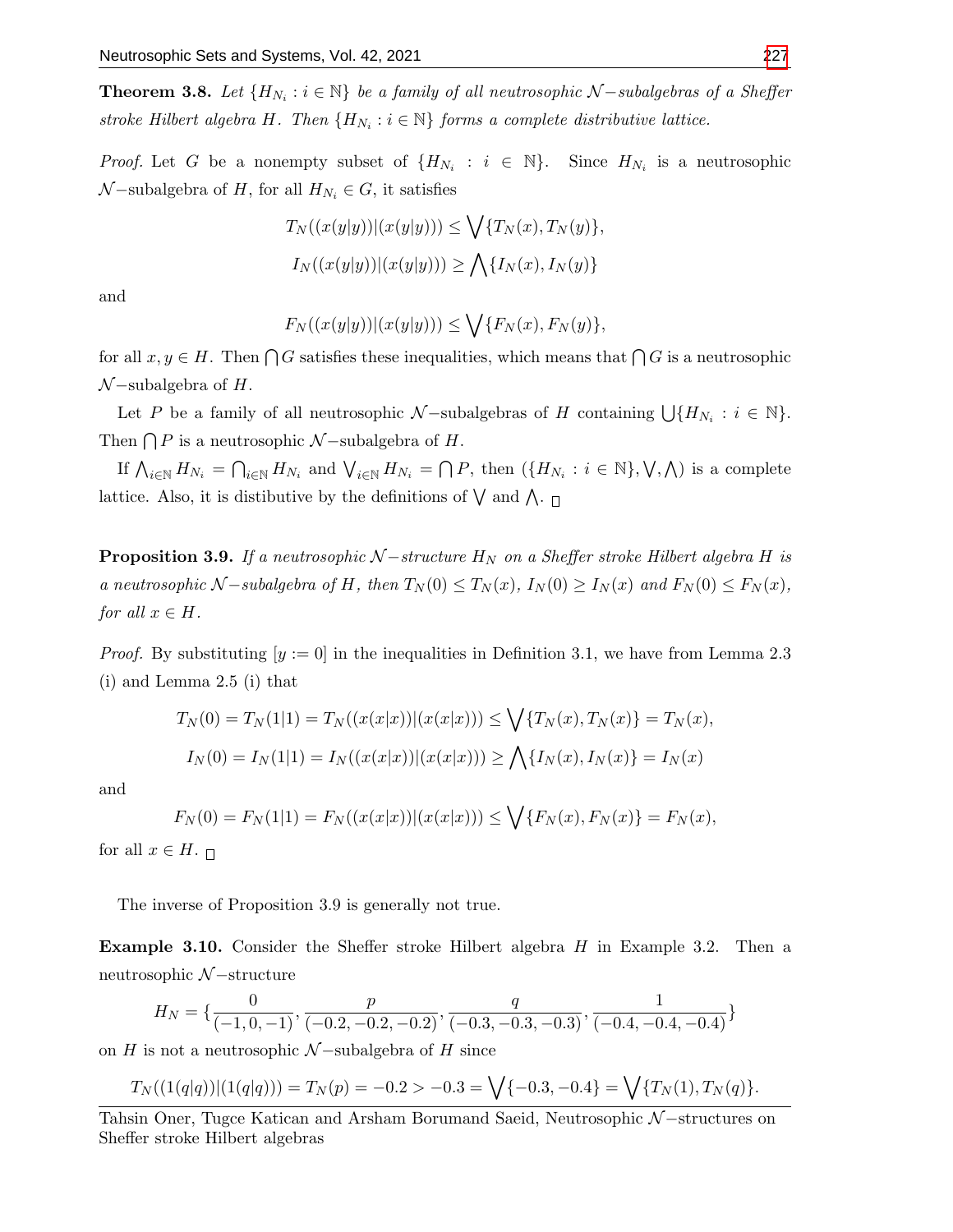**Lemma 3.11.** Let  $H_N$  be a neutrosophic  $N$  –subalgebra of a Sheffer stroke Hilbert algebra H. If there exists a sequence  $\{a_n\}$  in H such that  $\lim_{n\to\infty}T_N(a_n)=-1=\lim_{n\to\infty}F_N(a_n)$  and  $\lim_{n\to\infty} I_N(a_n) = 0$ , then  $T_N(0) = -1 = F_N(0)$  and  $I_N(0) = 0$ .

*Proof.* Let  $H_N$  be a neutrosophic N –subalgebra of a Sheffer stroke Hilbert algebra H. Assume that there exists a sequence  $\{a_n\}$  in H such that  $\lim_{n\to\infty}T_N(a_n)=-1=\lim_{n\to\infty}F_N(a_n)$ and  $\lim_{n\to\infty} I_N(a_n) = 0$ . Since  $T_N(0) \leq T_N(a_n)$ ,  $I_N(0) \geq I_N(a_n)$  and  $F_N(0) \leq F_N(a_n)$ , for every  $n \in \mathbb{Z}^+$  from Proposition 3.9, it follows that

$$
-1 = \lim_{n \to \infty} -1 \le \lim_{n \to \infty} T_N(0) = T_N(0) \le \lim_{n \to \infty} T_N(a_n) = -1,
$$
  

$$
0 = \lim_{n \to \infty} 0 \ge \lim_{n \to \infty} I_N(0) = I_N(0) \ge \lim_{n \to \infty} I_N(a_n) = 0
$$

and

$$
-1 = \lim_{n \to \infty} -1 \le \lim_{n \to \infty} F_N(0) = F_N(0) \le \lim_{n \to \infty} F_N(a_n) = -1.
$$

Hence,  $T_N(0) = -1 = F_N(0)$  and  $I_N(0) = 0$ .

**Proposition 3.12.** Every neutrosophic  $N$  –subalgebra  $H_N$  of a Sheffer stroke Hilbert algebra H satisfies

$$
T_N((x(y|y))|(x(y|y))) \le T_N(y),
$$
  

$$
I_N((x(y|y))|(x(y|y))) \ge I_N(y)
$$

and

$$
F_N((x(y|y))|(x(y|y))) \le F_N(y),
$$

for all  $x, y \in H$  if and only if  $T_N, I_N$  and  $F_N$  are constant.

*Proof.*  $(\Rightarrow)$  Since

$$
T_N(x) = T_N((x|x)|(x|x))
$$
  
=  $T_N((1|((x|x)|(x|x)))(1|((x|x)|(x|x))))$   
=  $T_N((x|1)|(x|1))$   
=  $T_N((x|(0|0))|(x|(0|0)))$   
 $\leq T_N(0),$ 

and similarly,  $I_N(0) \leq I_N(x)$ ,  $F_N(x) \leq F_N(0)$  from (S1), (S2), Lemma 2.3 (iii) and Lemma 2.5 (i), we have from Proposition 3.9 that  $T_N(x) = T_N(0)$ ,  $I_N(x) = I_N(0)$  and  $F_N(x) = F_N(0)$ , for all  $x \in X$ .

(←) It is obvious by the fact that  $H_N$  is a neutrosophic  $N$ -subalgebra of H and  $T_N, I_N$ and  $F_N$  are constant.  $\Box$ 

Tahsin Oner, Tugce Katican and Arsham Borumand Saeid, Neutrosophic N-structures on Sheffer stroke Hilbert algebras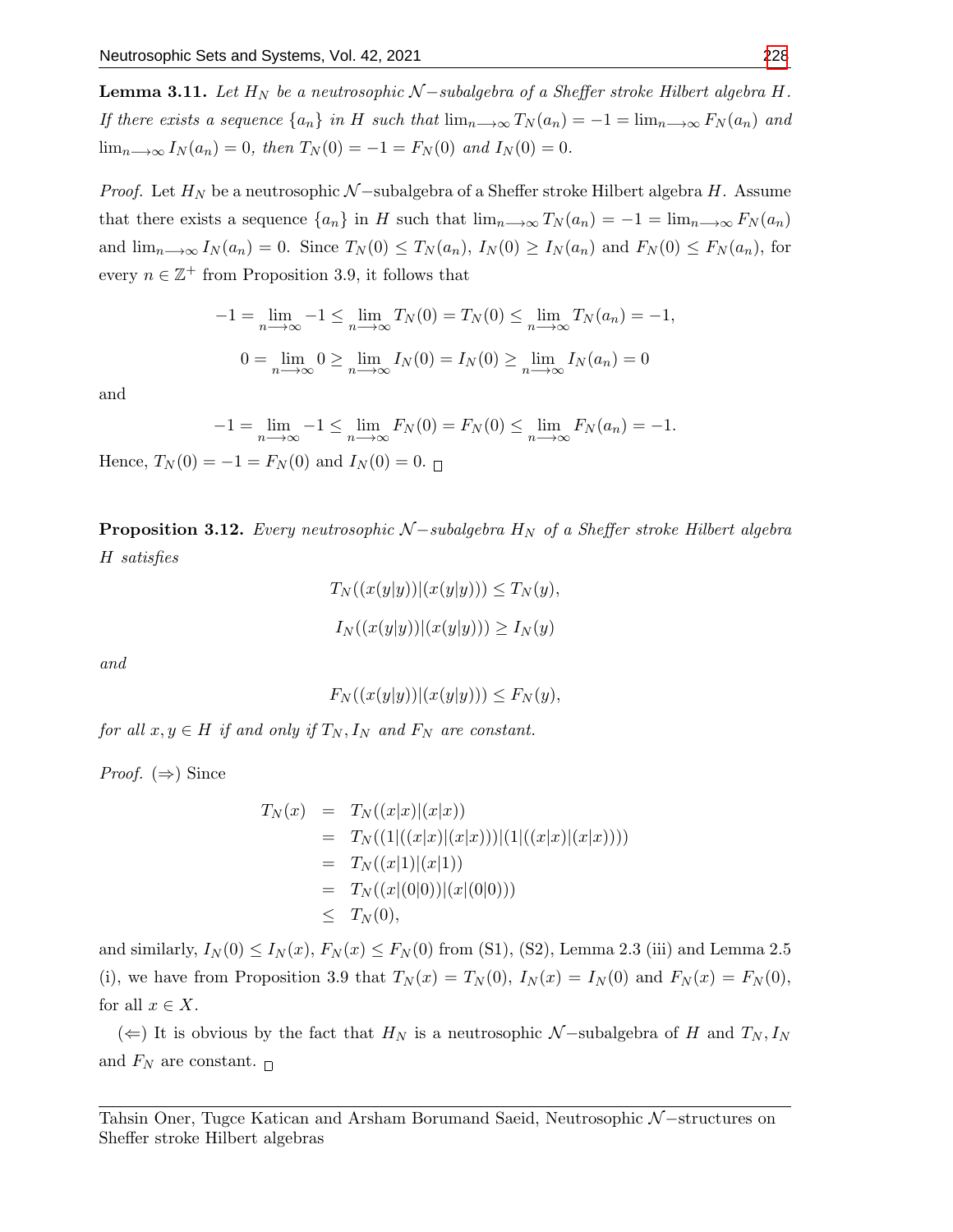**Definition 3.13.** A neutrosophic  $N$ -structure  $H_N$  on H is called a neutrosophic  $N$ -ideal of  ${\cal H}$  if

$$
T_N(0) \le T_N(x) \le \bigvee \{ T_N((x|(y|y))|(x|(y|y))), T_N(y) \},
$$
  

$$
I_N(0) \ge I_N(x) \ge \bigwedge \{ I_N((x|(y|y))|(x|(y|y))), I_N(y) \}
$$

and

$$
F_N(0) \le F_N(x) \le \bigvee \{ F_N((x|(y|y))|(x|(y|y))), F_N(y) \},\
$$

for all  $x, y \in H$ .

Example 3.14. Consider the Sheffer stroke Hilbert algebra H in Example 3.2. Then a neutrosophic N −structure

$$
H_N = \{ \frac{0}{(-1, 0, -0.21)}, \frac{p}{(-1, 0, -0.21)}, \frac{q}{(-0.71, -0.55, -0.11)}, \frac{1}{(-0.71, -0.55, -0.11)} \}
$$

on H is a neutrosophic  $\mathcal{N}-$ ideal of H.

**Proposition 3.15.** Let  $H_N$  be a neutrosophic N-ideal of a Sheffer stroke Hilbert algebra H. Then  $x \leq y$  implies  $T_N(x) \leq T_N(y)$ ,  $I_N(x) \geq I_N(y)$  and  $F_N(x) \leq F_N(y)$ , for all  $x, y \in H$ .

*Proof.* Let  $H_N$  be a neutrosophic  $\mathcal{N}-$ ideal of a Sheffer stroke Hilbert algebra H and  $x \leq y$ . Then  $x|(y|y) = 1$  from Lemma 2.4, and so,  $(x|(y|y))|(x|(y|y)) = 1|1 = 0$  from Lemma 2.5 (i). Thus,

$$
T_N(x) \le \bigvee \{ T_N((x|(y|y))|(x|(y|y))), T_N(y) \} = \bigvee \{ T_N(0), T_N(y) \} = T_N(y)
$$
  

$$
I_N(x) \ge \bigwedge \{ I_N((x|(y|y))|(x|(y|y))), I_N(y) \} = \bigwedge \{ I_N(0), I_N(y) \} = I_N(y)
$$

and

$$
F_N(x) \le \bigvee \{ F_N((x|(y|y))|(x|(y|y))), F_N(y) \} = \bigvee \{ F_N(0), F_N(y) \} = F_N(y).
$$

 $\Box$ 

The inverse of Proposition 3.15 does not hold in general.

**Example 3.16.** Consider the neutrosophic  $\mathcal{N}-$ ideal of H in Example 3.14. Then  $p \nleq q$  when  $T_N(p) = -1 \leq -0.71 = T_N(q).$ 

**Lemma 3.17.** Let  $H_N$  be a neutrosophic  $N$  –structure on a Sheffer stroke Hilbert algebra H and  $\alpha, \beta, \gamma$  be any elements of  $[-1, 0]$  such that  $-3 \le \alpha + \beta + \gamma \le 0$ . If  $H_N$  is a neutrosophic  $\mathcal{N}-ideal$  of H, then the nonempty set  $H_N(\alpha,\beta,\gamma)$  is an ideal of H.

Tahsin Oner, Tugce Katican and Arsham Borumand Saeid, Neutrosophic N-structures on Sheffer stroke Hilbert algebras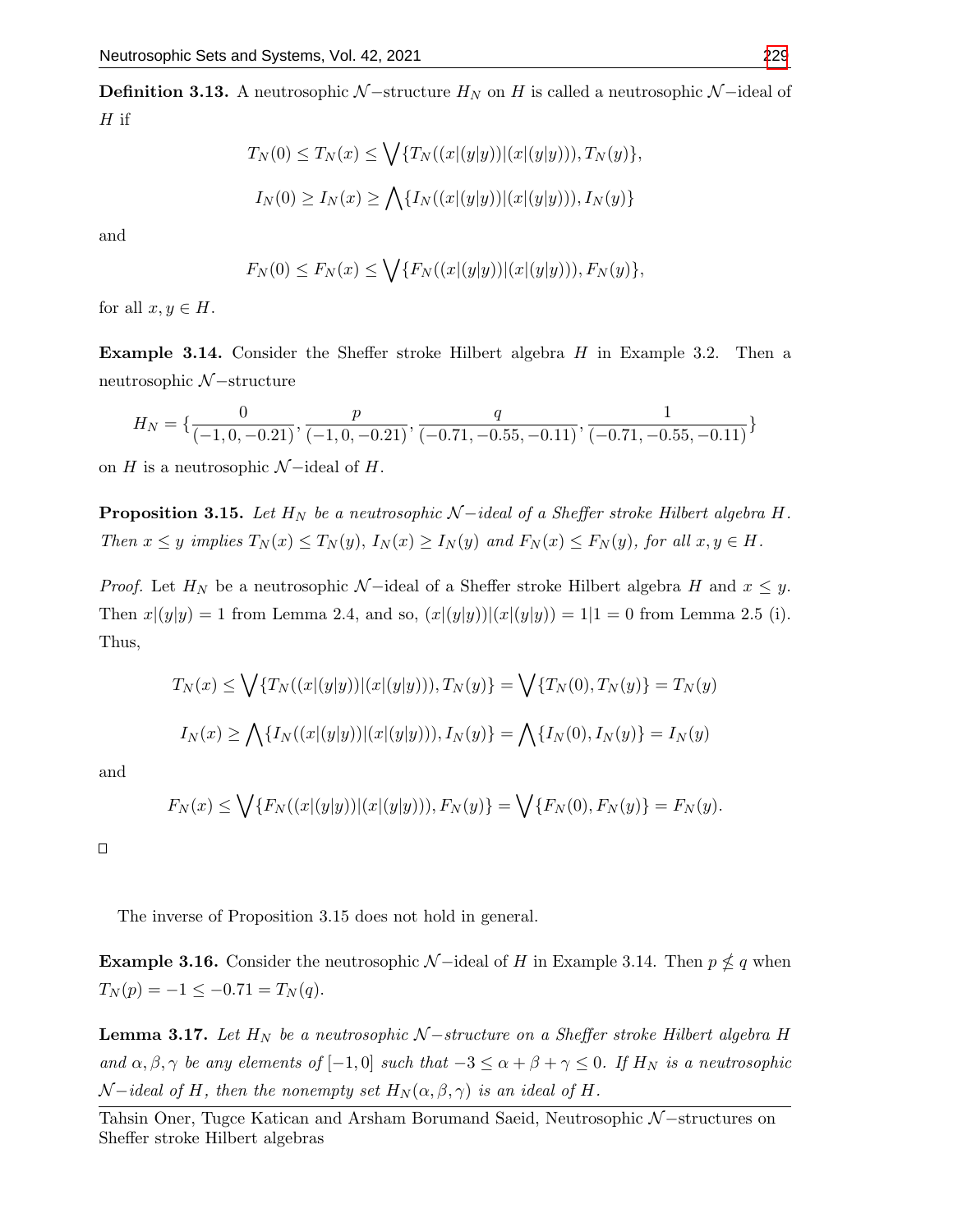*Proof.* Let  $H_N$  be a neutrosophic  $\mathcal{N}-$ ideal of a Sheffer stroke Hilbert algebra H and  $H_N(\alpha, \beta, \gamma) \neq \emptyset$ , for any  $\alpha, \beta, \gamma \in [-1, 0]$  with  $-3 \leq \alpha + \beta + \gamma \leq 0$ . Since  $T_N(0) \leq$  $T_N(x) \leq \alpha, I_N(0) \geq I_N(x) \geq \beta$  and  $F_N(0) \leq F_N(x) \leq \gamma$ , for any  $x \in H_N(\alpha, \beta, \gamma)$ , we have  $0 \in H_N(\alpha, \beta, \gamma)$ . Let  $(x|(y|y))|(x|(y|y)), y \in H_N(\alpha, \beta, \gamma)$ . Then  $T_N((x|(y|y))|(x|(y|y))) \leq \alpha$ ,  $I_N((x|(y|y))|(x|(y|y))) \geq \beta$ ,  $F_N((x|(y|y))|(x|(y|y))) \leq \gamma$ ,  $T_N(y) \leq \alpha$ ,  $I_N(y) \geq \beta$  and  $F_N(y) \leq \gamma$ . Since

$$
T_N(x) \le \bigvee \{ T_N((x|(y|y))|(x|(y|y))), T_N(y) \} \le \bigvee \{ \alpha, \alpha \} = \alpha,
$$
  

$$
I_N(x) \ge \bigwedge \{ I_N((x|(y|y))|(x|(y|y))), I_N(y) \} \ge \bigwedge \{ \beta, \beta \} = \beta
$$

and

$$
F_N(x) \le \bigvee \{ F_N((x|(y|y))|(x|(y|y))), F_N(y) \} \le \bigvee \{ \gamma, \gamma \} = \gamma,
$$

for all  $x, y \in H$ , we get  $x \in H_N(\alpha, \beta, \gamma)$  which means that  $H_N(\alpha, \beta, \gamma)$  is an ideal of H.

**Lemma 3.18.** Let  $H_N$  be a neutrosophic  $N$  –structure on a Sheffer stroke Hilbert algebra H and  $T_N^{\alpha}$ ,  $I_N^{\beta}$ ,  $F_N^{\gamma}$  be ideals of H, for all  $\alpha, \beta, \gamma \in [-1, 0]$  with  $-3 \leq \alpha + \beta + \gamma \leq 0$ . Then  $H_N$  is a neutrosophic  $\mathcal{N}-ideal$  of H.

*Proof.* Let  $H_N$  be a neutrosophic  $N$ -structure on a Sheffer stroke Hilbert algebra H and  $T_N^{\alpha}, I_N^{\beta}, F_N^{\gamma}$  be ideals of H, for all  $\alpha, \beta, \gamma \in [-1,0]$  with  $-3 \leq \alpha + \beta + \gamma \leq 0$ . Suppose that  $x_0, y_0$  and  $z_0$  be any elements of H such that  $T_N(0) > T_N(x_0)$ ,  $I_N(0) < I_N(y_0)$  and  $F_N(0) >$  $F_N(z_0)$ . If  $\alpha = \frac{1}{2}$  $\frac{1}{2}(T_N(0) + T_N(x_0)), \ \beta = \frac{1}{2}$  $\frac{1}{2}(I_N(0) + I_N(y_0))$  and  $\gamma = \frac{1}{2}$  $\frac{1}{2}(F_N(0) + F_N(z_0)),$  for  $\alpha, \beta, \gamma \in [-1, 0)$ , then  $T_N(0) > \alpha > T_N(x_0)$ ,  $I_N(0) < \beta < I_N(y_0)$  and  $F_N(0) > \gamma > F_N(z_0)$ which imply that  $0 \notin T_N^{\alpha}, 0 \notin I_N^{\beta}$  $\frac{\beta}{N}$  and  $0 \notin F_N^{\gamma}$  $N_N^{\gamma}$ , respectively. This contradicts with (SSHI1). So,  $T_N(0) \leq T_N(x)$ ,  $I_N(0) \geq I_N(x)$  and  $F_N(0) \leq F_N(x)$ , for all  $x \in H$ . Assume that  $x_1, x_2, x_3, y_1, y_2$  and  $y_3$  be any elements of H such that

$$
a_1 = T_N(x_1) > \sqrt{\{T_N((x_1|(y_1|y_1))|(x_1|(y_1|y_1))), T_N(y_1)\}} = b_1,
$$
  

$$
a_2 = I_N(x_2) < \sqrt{\{I_N((x_2|(y_2|y_2))|(x_2|(y_2|y_2))\}}, I_N(y_2)\} = b_2
$$

and

$$
a_3 = F_N(x_3) > \bigvee \{ F_N((x_3|(y_3|y_3))|(x_3|(y_3|y_3))), F_N(y_3) \} = b_3.
$$

If  $\alpha' = \frac{1}{2}$  $\frac{1}{2}(a_1+b_1), \beta'=\frac{1}{2}$  $\frac{1}{2}(a_2 + b_2)$  and  $\gamma' = \frac{1}{2}$  $\frac{1}{2}(a_3+b_3)$ , then  $b_1 < \alpha' < a_1, a_2 < \beta' < b_2$  and  $b_3 < \gamma' < a_3$ . Thus,  $(x_1|(y_1|y_1))|(x_1|(y_1|y_1)), y_1 \in T_N^{\alpha'}$ ,  $(x_2|(y_2|y_2))|(x_2|(y_2|y_2)), y_2 \in I_N^{\beta'}$  $N^{\rho}$  and  $(x_3|(y_3|y_3))|(x_3|(y_3|y_3)), y_3 \in F_N^{\gamma'}$  $y_N^{'},$  and so,  $x_1 \in T_N^{\alpha'}, x_2 \in I_N^{\beta'}$  $\beta'_{N}$  and  $x_3 \in F_N^{\gamma'}$  which contradicts with the assumption. Therefore,

$$
T_N(x) \le \bigvee \{ T_N((x|(y|y))|(x|(y|y))), T_N(y) \},\,
$$

Tahsin Oner, Tugce Katican and Arsham Borumand Saeid, Neutrosophic N–structures on Sheffer stroke Hilbert algebras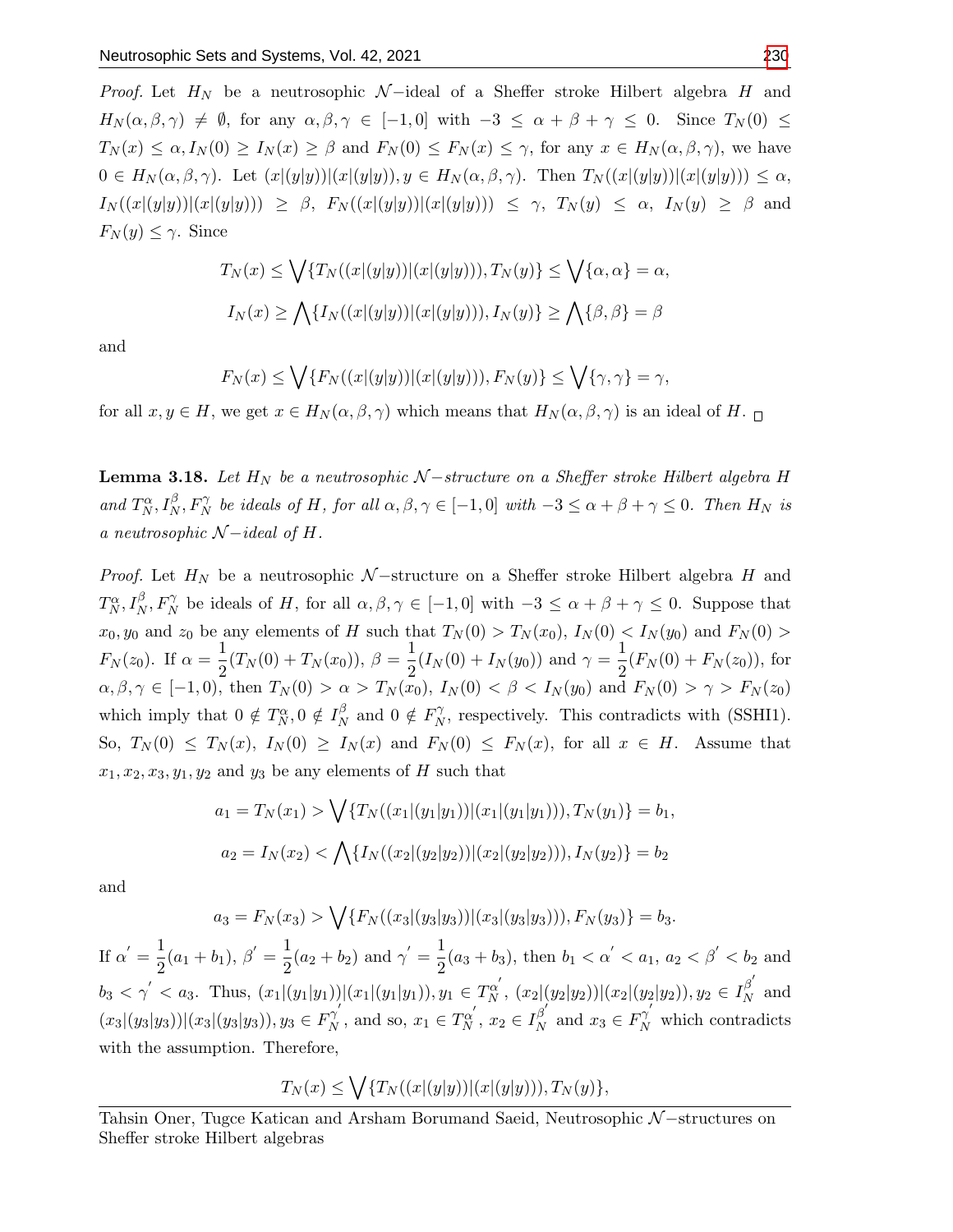$$
I_N(x) \ge \bigwedge \{ I_N((x|(y|y))|(x|(y|y))), I_N(y) \}
$$

and

$$
F_N(x) \le \bigvee \{ F_N((x|(y|y))|(x|(y|y))), F_N(y) \},\
$$

for all  $x, y \in H$ . Thereby,  $H_N$  is a neutrosophic  $\mathcal{N}-$ ideal of  $H$ .  $\Box$ 

**Lemma 3.19.** Let  $H_N$  be a neutrosophic  $N$  –structure on a Sheffer stroke Hilbert algebra H. Then  $H_N$  is a neutrosophic  $N$  −ideal of H if and only if  $(x|(y|y))|(x|(y|y)) \leq z$  implies

$$
T_N(x) \le \bigvee \{T_N(y), T_N(z)\},
$$
  

$$
I_N(x) \ge \bigwedge \{I_N(y), I_N(z)\}
$$

and

 $F_N(x) \leq \bigvee \{F_N(y), F_N(z)\},$ 

for all  $x, y, z \in H$ .

*Proof.* ( $\Rightarrow$ ) Let  $H_N$  be a neutrosophic N-ideal of H and  $(x|(y|y))|(x|(y|y)) \leq z$ . Then  $(((x|(y|y))|(x|(y|y)))(z|z))|(((x|(y|y))|(x|(y|y)))(z|z)) = 1|1 = 0$  from Lemma 2.4 and Lemma 2.5 (i). Since

$$
T_N((x|(y|y))|(x|(y|y))) \leq \sqrt{\{T_N(((x|(y|y)))(x|(y|y)))(z|z))\}}\n= \sqrt{\{T_N(0), T_N(z)\}}\n= T_N(z),\nI_N((x|(y|y))|(x|(y|y))) \geq \Lambda\{I_N(((x|(y|y)))(x|(y|y)))(z|z))\}\n= \Lambda\{I_N(0), I_N(z)\}\n= \Lambda\{I_N(0), I_N(z)\}\n= I_N(z)\nF_N((x|(y|y))|(x|(y|y))) \leq \sqrt{\{F_N(((x|(y|y)))(x|(y|y)))(z|z))\}}\n= I_N(z)\nF_N((x|(y|y))|(x|(y|y))) \leq \sqrt{\{F_N(((x|(y|y)))(x|(y|y)))(z|z))\}}\n= \sqrt{\{F_N(0), F_N(z)\}}
$$

and

we have

$$
T_N(x) \le \bigvee \{ T_N((x|(y|y))|(x|(y|y))), T_N(y) \} \le \bigvee \{ T_N(y), T_N(z) \},
$$
  

$$
I_N(x) \ge \bigwedge \{ I_N((x|(y|y))|(x|(y|y))), I_N(y) \} \ge \bigwedge \{ I_N(y), I_N(z) \}
$$

 $= F<sub>N</sub>(z),$ 

and

$$
F_N(x) \le \bigvee \{ F_N((x|(y|y))|(x|(y|y))), F_N(y) \} \le \bigvee \{ F_N(y), F_N(z) \},
$$

for all  $x, y, z \in H$ .

Tahsin Oner, Tugce Katican and Arsham Borumand Saeid, Neutrosophic N-structures on Sheffer stroke Hilbert algebras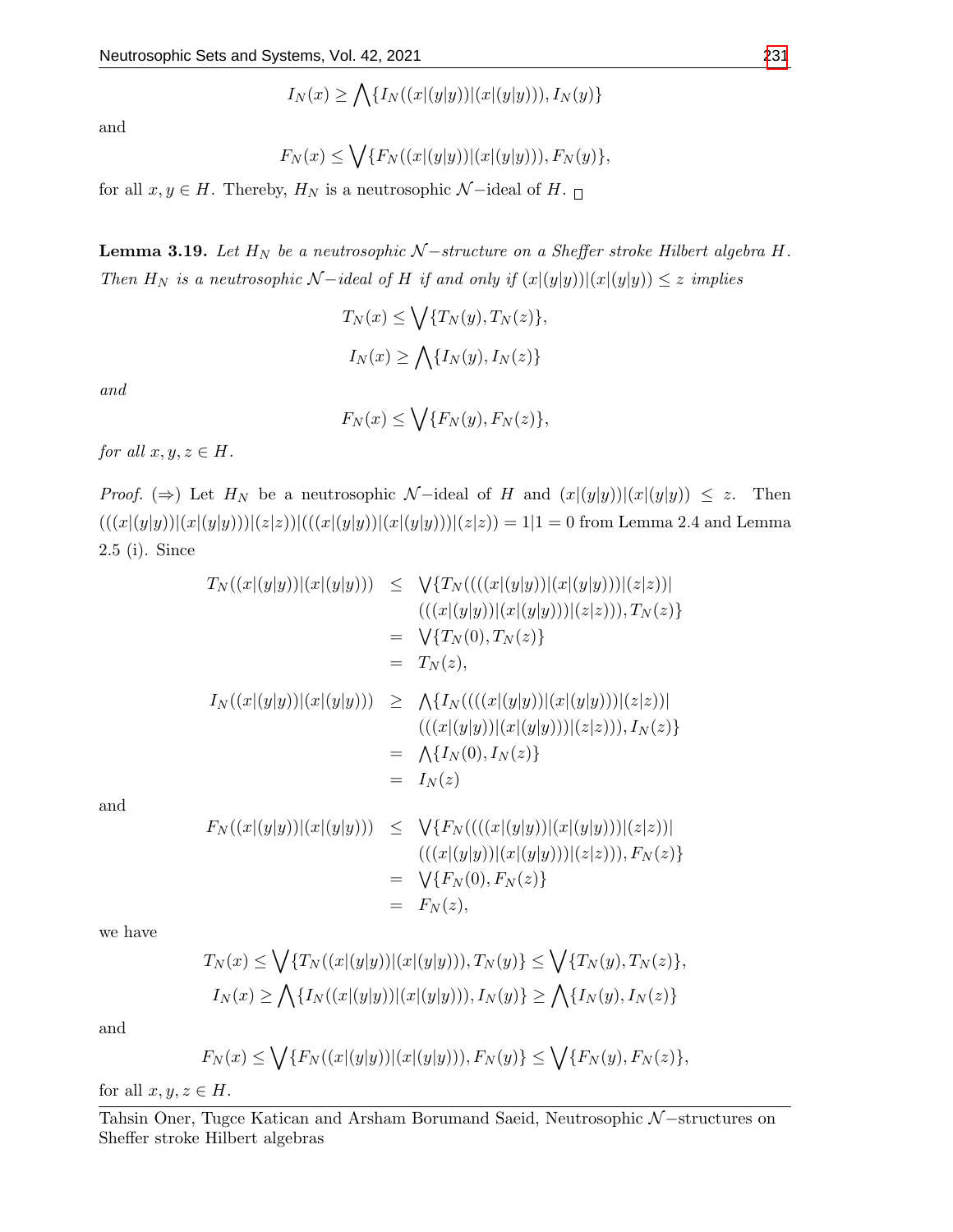(←) Let  $H_N$  be a neutrosophic N-structure on H such that  $(x|(y|y))|(x|(y|y)) \leq z$  implies

$$
T_N(x) \le \bigvee \{T_N(y), T_N(z)\},
$$
  

$$
I_N(x) \ge \bigwedge \{I_N(y), I_N(z)\}
$$

and

$$
F_N(x) \le \bigvee \{F_N(y), F_N(z)\},
$$

for all  $x, y, z \in H$ . Since  $(0|(x|x))|(0|(x|x)) = ((x|x)|(1|1))|((x|x)|(1|1)) = 1|1 = 0 \leq z$ from (S1), Lemma 2.3 (ii) and Lemma 2.5 (i), we get  $T_N(0) \leq T_N(x)$ ,  $I_N(0) \geq I_N(x)$  and  $F_N(0) \leq F_N(x)$ , for all  $x \in H$ . Since

$$
((x|(x|(y|y)))|(x|(x|(y|y))))|(y|y) = (x|(y|y))|((x|(y|y))|(x|(y|y))) = 1
$$

from (S1), (S3) and Lemma 2.3 (i), it follows from Lemma 2.4 that  $(x|(x|(y|y)))(x|(x|(y|y))) \le$ y. Since  $(x|(((x|(y|y))|(x|(y|y)))((x|(y|y))|(x|(y|y))))|(x|(((x|(y|y))||x|((y|y))||((x|(y|y))||(x|y))||((x|y|y))||((x|y|y))||((x|y|y))||((x|y|y))||((x|y|y))||((x|y|y))||((x|y|y))||((x|y|y))||((x|y|y))||((x|y|y))||((x|y|y))||((x|y|y))||((x|y|y))||((x|y|y))||((x|y|y))||((x|y|y))||((x|y|y))||((x|y|y))||((x|y$  $|(y|y))$ ))) =  $(x|(x|(y|y)))|(x|(x|(y|y))) \leq y$  from (S2), it is obtained that

$$
T_N(x) \le \bigvee \{ T_N((x|(y|y))|(x|(y|y))), T_N(y) \},
$$
  

$$
I_N(x) \ge \bigwedge \{ I_N((x|(y|y))|(x|(y|y))), I_N(y) \}
$$

and

$$
F_N(x) \le \bigvee \{ F_N((x|(y|y))|(x|(y|y))), F_N(y) \},\
$$

for all  $x, y, z \in H$ . Thus,  $H_N$  is a neutrosophic  $\mathcal{N}-$ ideal of  $H_{\text{eq}}$ .

**Theorem 3.20.** Every neutrosophic  $N$  −ideal of a Sheffer stroke Hilbert algebra H is a neutrosophic  $N$  – subalgebra of H.

*Proof.* Let  $H_N$  be a neutrosophic  $\mathcal{N}-$ ideal of H. Then it follows from (S1), (S3), Lemma 2.3 (i)-(ii), Lemma 2.5 (i) and Definition 3.13 that

$$
T_N((x|(y|y))|(x|(y|y))) \leq \sqrt{\{T_N(((x|(y|y))|(x|(y|y)))(x|x))\}}\n= \sqrt{\{T_N(((y|y))|(x|(y|y)))(x|x))\}}, T_N(x)\}\n= \sqrt{\{T_N(((y|y)|((x|(x|x))|(x|(x|x))))}, T_N(x)\}\n= \sqrt{\{T_N(((y|y)|(1|1)))((y|y)|(1|1))\}}, T_N(x)\}\n= \sqrt{\{T_N(1|1)}, T_N(x)\}\n= \sqrt{\{T_N(0)}, T_N(x)\}\n= T_N(x)\n\leq \sqrt{\{T_N(x)}, T_N(y)\},
$$

and similarly,

$$
I_N((x|(y|y))|(x|(y|y))) \ge \bigwedge \{I_N(x), I_N(y)\},\
$$

Tahsin Oner, Tugce Katican and Arsham Borumand Saeid, Neutrosophic N-structures on Sheffer stroke Hilbert algebras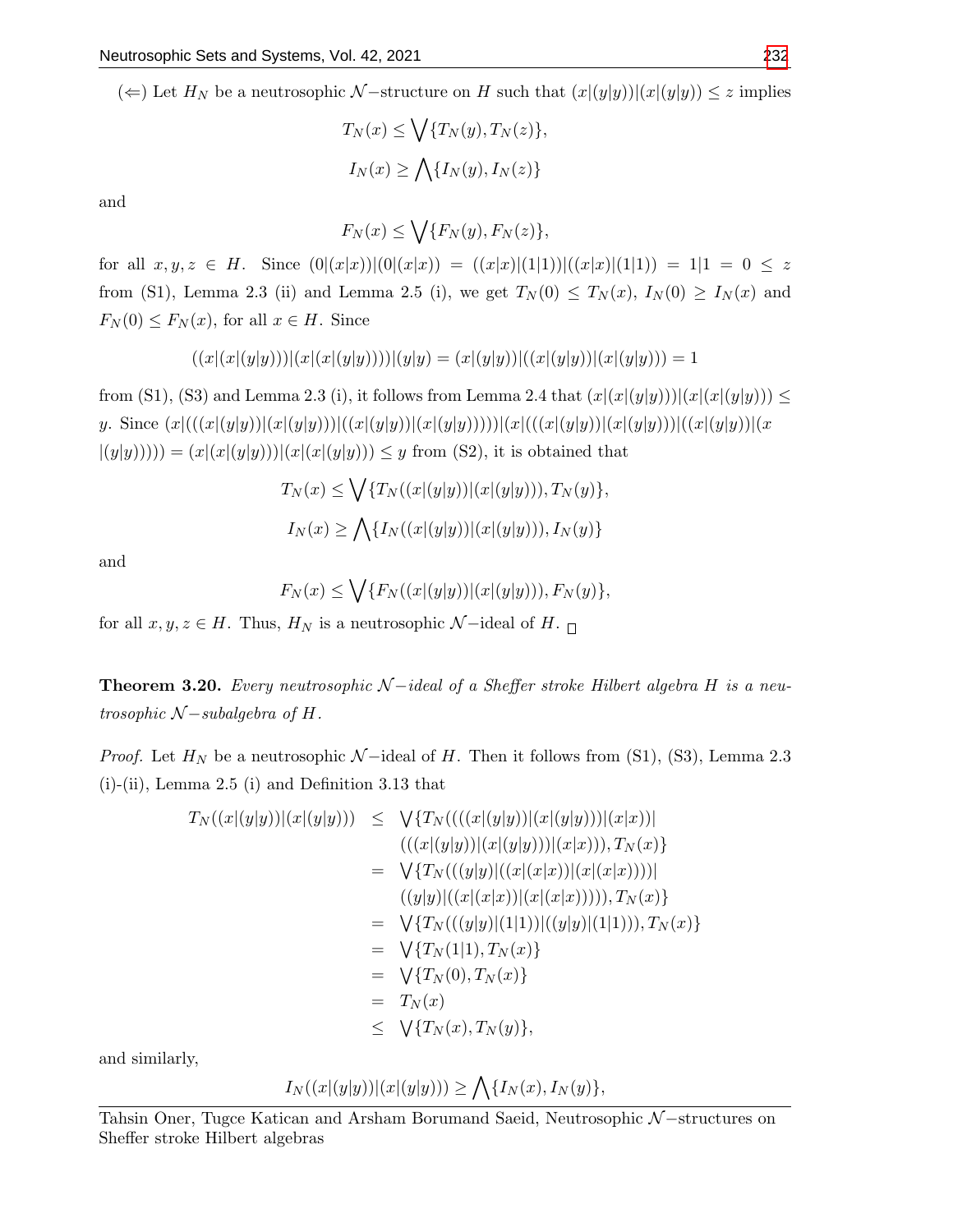$$
F_N((x|(y|y))|(x|(y|y))) \le \bigvee \{F_N(x), F_N(y)\},
$$

for all  $x, y \in H$ . Hence,  $H_N$  is a neutrosophic  $\mathcal{N}-$ subalgebra of  $H_{\text{eq}}$ .

The inverse of Theorem 3.20 is mostly not true.

**Example 3.21.** The neutrosophic  $N$ -subalgebra  $H_N$  of H in Example 3.2 is not a neutrosophic N-ideal of H since  $T_N(1) = -0.56 > -0.69 = T_N(p) = \sqrt{\{T_N(p), T_N(q)}\} =$  $\bigvee \{T_{N}((1|(q|q))|(1|(q|q))), T_{N}(q)\}.$ 

**Definition 3.22.** Let  $H$  be a Sheffer stroke Hilbert algebra. We define

$$
H_N^{x_t} := \{ x \in H : T_N(x) \le T_N(x_t) \},
$$
  

$$
H_N^{x_i} := \{ x \in H : I_N(x) \ge I_N(x_i) \}
$$

and

$$
H_N^{x_f} := \{ x \in H : F_N(x) \le F_N(x_f) \},
$$

for all  $x_t, x_i, x_f \in H$ . Obviously,  $x_t \in H_N^{x_t}, x_i \in H_N^{x_i}$  and  $x_f \in H_N^{x_f}$  $\frac{x_f}{N}$ .

**Example 3.23.** Consider the Sheffer stroke Hilbert algebra H in Example 3.2. Let  $T_N(0)$  =  $-0.11, T_N(p) = -0.14, T_N(q) = -0.17, T_N(1) = -0.2, I_N(0) = -0.12, I_N(p) = -0.15, I_N(q) =$  $-0.13, I_N(1) = -0.21, F_N(0) = -0.22, F_N(p) = -0.19, F_N(q) = -0.2, F_N(1) = -0.23, x_t = 0.015$  $1, x_i = p$  and  $x_f = q$ . Then

$$
H_N^{x_t} = \{ x \in H : T_N(x) \le T_N(1) \} = \{ 1 \},
$$
  

$$
H_N^{x_i} = \{ x \in H : I_N(x) \ge I_N(p) \} = \{ 0, p, q \}
$$

and

$$
H_N^{x_f} = \{ x \in H : F_N(x) \le F_N(q) \} = \{ 0, q, 1 \}.
$$

**Theorem 3.24.** Let  $x_t$ ,  $x_i$  and  $x_f$  be any elements of a Sheffer stroke Hilbert algebra H. If  $H_N$  is a neutrosophic  $\mathcal{N}-\textit{ideal}$  of  $H,$  then  $H_N^{x_t}, H_N^{x_i}$  and  $H_N^{x_f}$  $\frac{x_f}{N}$  are ideals of H.

*Proof.* Let  $H_N$  be a neutrosophic  $\mathcal{N}-$ ideal of a Sheffer stroke Hilbert algebra H. Since  $T_N(0) \leq T_N(x_t),\ I_N(0) \geq I_N(x_i)$  and  $F_N(0) \leq F_N(x_f),$  for any  $x_t, x_i, x_f \in H$ , it follows that  $0 \in H_N^{x_t}$ ,  $0 \in H_N^{x_i}$  and  $0 \in H_N^{x_f}$  $X_N^{x_f}$ . Let  $(x_1|(y_1|y_1))|(x_1|(y_1|y_1)), y_1 \in H_N^{x_t}$ ,  $(x_2|(y_2|y_2))|(x_2|(y_2|y_2)), y_2 \in H_N^{x_i}$  and  $(x_3|(y_3|y_3))|(x_3|(y_3|y_3)), y_3 \in H_N^{x_f}$  $\prod_{N}^{x}$ . Then  $T_N((x_1|(y_1))$  $(y_1))|(x_1|(y_1|y_1))\geq T_N(x_t), T_N(y_1) \leq T_N(x_t), T_N((x_2|(y_2|y_2))|(x_2|(y_2|y_2))) \geq T_N(x_t),$  $I_N(y_2) \ge I_N(x_i)$  and  $F_N((x_3|(y_3|y_3))|(x_3|(y_3|y_3))) \le F_N(x_f)$ ,  $F_N(y_3) \le F_N(x_f)$ . Since

$$
T_N(x_1) \le \bigvee \{ T_N((x_1|(y_1|y_1))|(x_1|(y_1|y_1))), T_N(y_1) \} \le T_N(x_t),
$$
  

$$
I_N(x_2) \ge \bigwedge \{ I_N((x_2|(y_2|y_2))|(x_2|(y_2|y_2))), I_N(y_2) \} \ge I_N(x_i)
$$

Tahsin Oner, Tugce Katican and Arsham Borumand Saeid, Neutrosophic N–structures on Sheffer stroke Hilbert algebras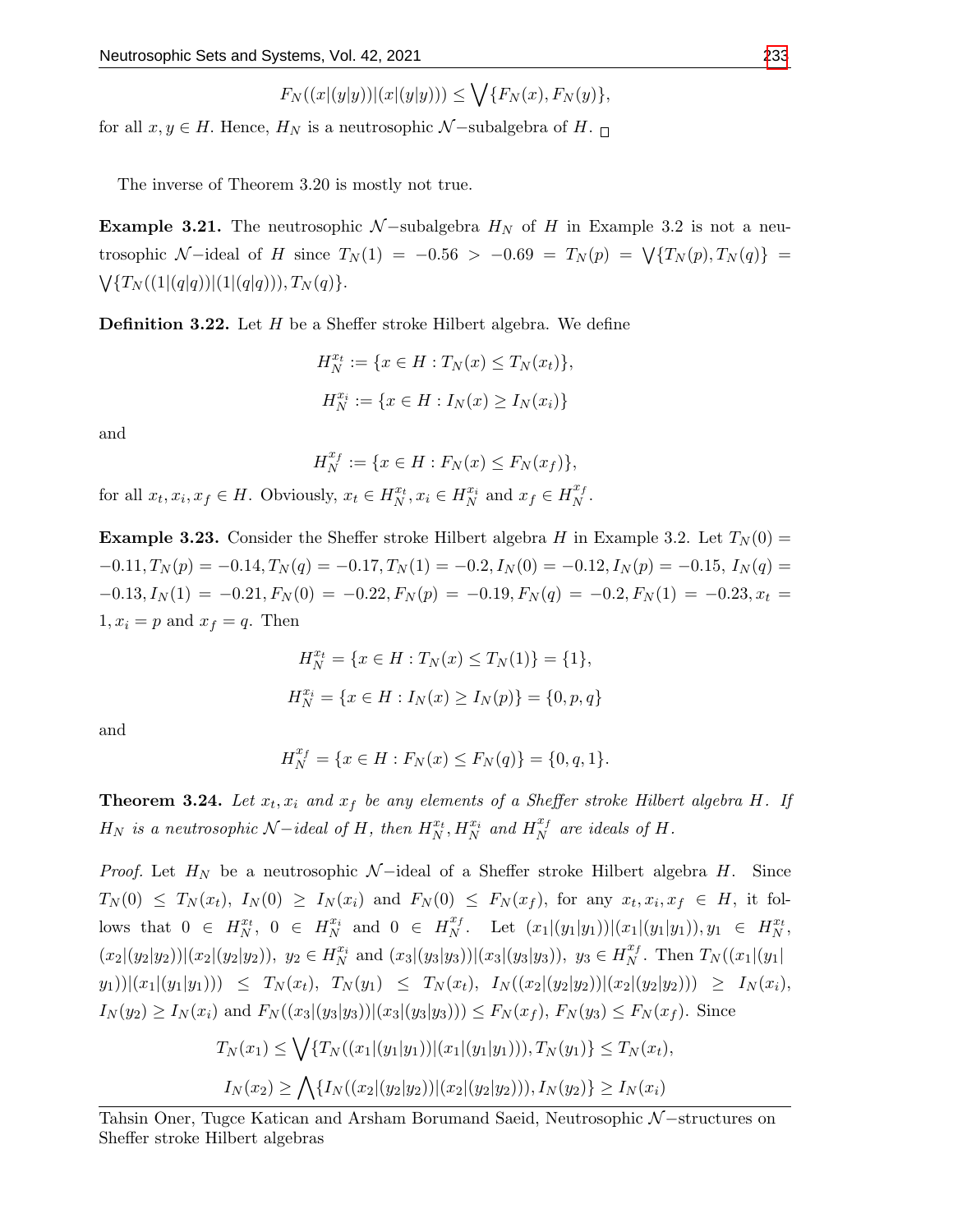and

$$
F_N(x_3) \le \bigvee \{ F_N((x_3|(y_3|y_3))|(x_3|(y_3|y_3))), F_N(y_3) \} \le F_N(x_f),
$$

we get  $x_1 \in H_N^{x_t}$ ,  $x_2 \in H_N^{x_i}$  and  $x_3 \in H_N^{x_f}$  $X_N^{x_f}$ . Therefore,  $H_N^{x_t}$ ,  $H_N^{x_i}$  and  $H_N^{x_f}$  $N^x$  are ideals of H.

**Example 3.25.** Consider the Sheffer stroke Hilbert algebra  $H$  in Example 3.2. For a neutrosophic  $\mathcal{N}-\text{ideal}$ 

$$
H_N = \{ \frac{0}{(-0.69, -0.1, -0.41)}, \frac{p}{(-0.57, -0.27, -0.38)}, \frac{q}{(-0.69, -0.1, -0.41)}, \frac{1}{(-0.57, -0.27, -0.38)} \}
$$

of H,  $x_t = p$  and  $x_i = x_f = q \in H$ , the subsets

$$
H_N^{x_t} = \{ x \in H : T_N(x) \le T_N(p) \} = H,
$$
  

$$
H_N^{x_i} = \{ x \in H : I_N(x) \ge I_N(q) \} = \{ 0, q \}
$$

and

$$
H_N^{x_f} = \{ x \in H : F_N(x) \le F_N(q) \} = \{ 0, q \}
$$

of  $H$  are ideals of  $H$ .

**Theorem 3.26.** Let  $x_t$ ,  $x_i$  and  $x_f$  be any elements of a Sheffer stroke Hilbert algebra H and  $H_N$  be a neutrosophic  $\mathcal{N}-structure$  on  $H$ .

(1) If  $H_N^{x_t}, H_N^{x_i}$  and  $H_N^{x_f}$  $N<sup>x<sub>f</sub></sup>$  are ideals of H, then the following condition is satisfied:

$$
T_N(x) \ge \bigvee \{T_N((y|(z|z))(y|(z|z))), T_N(z)\} \Rightarrow T_N(x) \ge T_N(y),
$$

$$
I_N(x) \le \bigwedge \{ I_N((y|(z|z))(y|(z|z))), I_N(z) \} \Rightarrow I_N(x) \le I_N(y) \qquad \text{and} \tag{1}
$$

$$
F_N(x) \ge \bigvee \{ F_N((y|(z|z))(y|(z|z))), F_N(z) \} \Rightarrow F_N(x) \ge F_N(y),
$$

for all  $x, y, z \in H$ .

(2) If  $H_N$  satisfies the condition (1) and

$$
T_N(0) \le T_N(x), \quad I_N(0) \ge I_N(x) \quad and \quad F_N(0) \le F_N(x), \quad for \ all \ x \in H,
$$
  
then  $H_N^{x_t}, H_N^{x_i}$  and  $H_N^{x_f}$  are ideals of H, for all  $x_t \in T_N^{-1}$ ,  $x_i \in I_N^{-1}$  and  $x_f \in F_N^{-1}$ .  
(2)

*Proof.* Let  $H_N$  be a neutrosophic  $N$  –structure on a Sheffer stroke Hilbert algebra  $H$ .

(1)  $H_N^{x_t}, H_N^{x_i}$  and  $H_N^{x_f}$  $X_t^{x_f}$  are ideals of H, for any  $x_t, x_i, x_f \in H$ , and  $x, y, z$  be any elements of H such that  $T_N(x) \geq \sqrt{\{T_N((y|(z|z))(y|(z|z))\}, T_N(z)\}, I_N(x) \leq$  $\bigvee \{I_N((y|(z|z))(y|(z|z))), I_N(z)\}$  and  $F_N(x) \geq \bigvee \{F_N((y|(z|z))(y|(z|z))), F_N(z)\}.$  Then  $(y|(z|z))(y|(z|z))), z \in H_N^{x_t} \cap H_N^{x_i} \cap H_N^{x_f}$  where  $x_t = x_i = x_f = x$ . So, it is obtained from

Tahsin Oner, Tugce Katican and Arsham Borumand Saeid, Neutrosophic N–structures on Sheffer stroke Hilbert algebras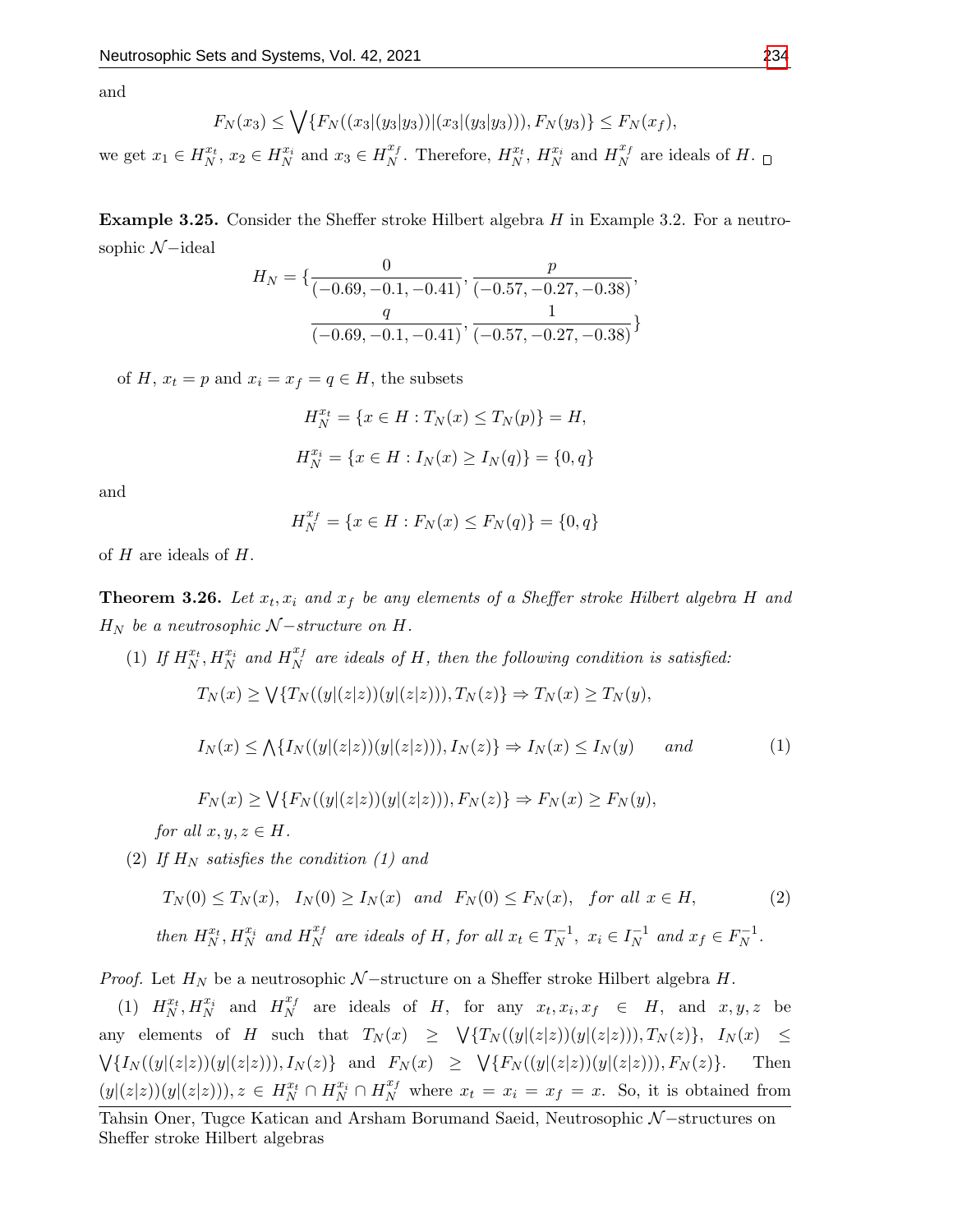(SSHI2) that  $y \in H_N^{x_t} \cap H_N^{x_i} \cap H_N^{x_f}$  where  $x_t = x_i = x_f = x$ . Thus,  $T_N(x) \geq T_N(y)$ ,  $I_N(x) \leq I_N(y)$  and  $F_N(x) \geq F_N(y)$ .

(2) Let  $x_t \in T_N^{-1}$  $x_i^{-1}, x_i \in I_N^{-1}$  $\overline{N}$ <sup>1</sup> and  $x_f \in F_N^{-1}$  $N^{-1}$  and  $H_N$  be a neutrosophic  $\mathcal{N}-$ structure on H satisfying the conditions (1) and (2). Then  $0 \in H_N^{x_t}$ ,  $0 \in H_N^{x_i}$  and  $0 \in H_N^{x_f}$ N from the condition (2). Let  $(x_1|(y_1|y_1))|(x_1|(y_1|y_1)), y_1 \in H_N^{x_t}$ ,  $(x_2|(y_2|y_2))|(x_2|(y_2|y_2)), y_2 \in$  $H_N^{x_i}$  and  $(x_3|(y_3|y_3))|(x_3|(y_3|y_3)), y_3 \in H_N^{x_i}$  $N^x$ . Thus,  $T_N((x_1|(y_1|y_1))|(x_1|(y_1|y_1))) \leq$  $T_N(x_t)$ ,  $T_N(y_1) \leq T_N(x_t)$ ,  $I_N((x_2|(y_2|y_2))|(x_2|(y_2|y_2))) \geq I_N(x_i)$ ,  $I_N(y_2) \geq I_N(x_i)$  and  $F_N((x_3|(y_3|y_3))|(x_3|(y_3|y_3))) \leq F_N(x_f), F_N(y_3) \leq F_N(x_f).$  Since

$$
\bigvee \{T_N((x_1|(y_1|y_1))|(x_1|(y_1|y_1))), T_N(y_1)\} \le T_N(x_t),
$$
  

$$
\bigwedge \{I_N((x_2|(y_2|y_2))|(x_2|(y_2|y_2))), I_N(y_2)\} \ge I_N(x_i)
$$

and

$$
\bigvee \{F_N((x_3|(y_3|y_3))|(x_3|(y_3|y_3))), F_N(y_3)\} \le F_N(x_f),
$$

we have from the condition (1) that  $T_N(x_1) \leq T_N(x_t)$ ,  $I_N(x_2) \geq I_N(x_t)$  and  $F_N(x_3) \leq F_N(x_t)$ which imply that  $x_1 \in H_N^{x_t}$ ,  $x_2 \in H_N^{x_i}$  and  $x_3 \in H_N^{x_f}$  $X_N^{x_f}$ . Thereby,  $H_N^{x_t}$ ,  $H_N^{x_i}$  and  $H_N^{x_f}$  $N<sub>N</sub>$  are ideals of H.  $\Box$ 

**Example 3.27.** Consider the Sheffer stroke Hilbert algebra H in Example 3.2. Let  $T_N(0)$  =  $T_N(q) = -0.997, T_N(p) = T_N(1) = 0, I_N(0) = I_N(q) = -0.08, I_N(p) = I_N(1) = -1, F_N(0) =$  $F_N(q) = -0.8, F_N(p) = F_N(1) = -0.7.$  Then the ideals  $H_N^{x_t} = \{0, q\}, H_N^{x_i} = \{0\}$  and  $H_N^{x_f} = H_N(q)$ of H satisfy the condition (1), for  $x_t = q, x_i = 0$  and  $x_f = p \in H$ .

Also, let

$$
H_N = \{ \frac{0}{(-0.7, -0.13, -0.6)}, \frac{p}{(-0.7, -0.13, -0.6)}, \frac{q}{(-0.41, -0.87, -0.52)}, \frac{1}{(-0.41, -0.87, -0.52)} \}
$$

be a neutrosophic N-structure on H satisfyinh the conditions (1) and (2). For  $x_t = p, x_i = 1$ and  $x_f = q \in H$ , the subsets

$$
H_N^{x_t} = \{ x \in H : T_N(x) \le T_N(p) \} = \{ 0, p \},
$$

$$
H_N^{x_i} = \{ x \in H : I_N(x) \ge I_N(1) \} = H
$$

and

$$
H_N^{x_f} = \{ x \in H : F_N(x) \le F_N(q) \} = H
$$

of  $H$  are ideals of  $H$ .

Tahsin Oner, Tugce Katican and Arsham Borumand Saeid, Neutrosophic N−structures on Sheffer stroke Hilbert algebras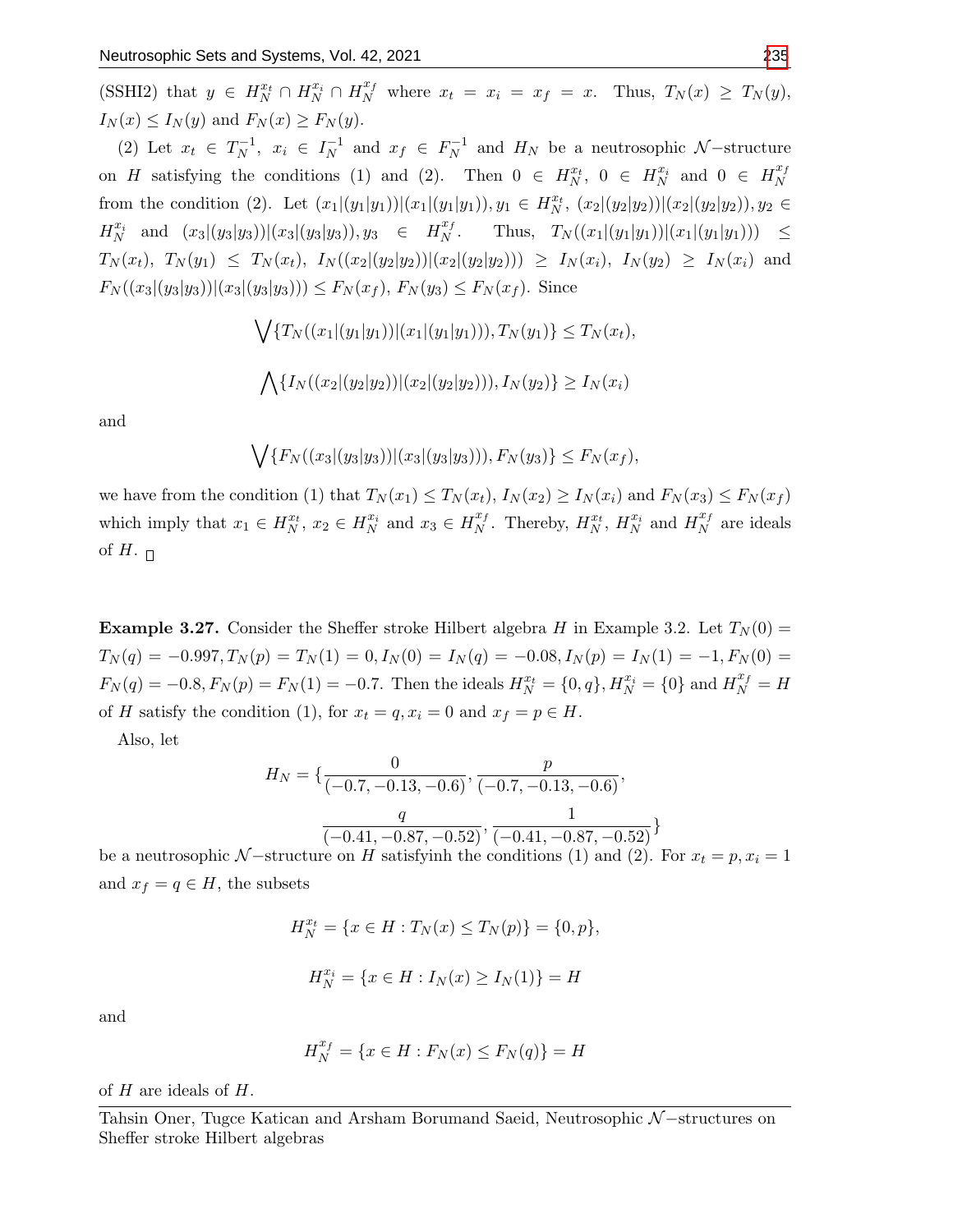### 4. Conclusion

In this study, we have studied neutrosophic  $\mathcal{N}-$ structures defined by  $\mathcal{N}-$ functions on Sheffer stroke Hilbert algebras. By giving basic definitions and notions about Sheffer stroke Hilbert algebras and neutrosophic  $N$  –structures defined by  $N$  –functions on a nonempty universe X, a neutrosophic N-subalgebra and a  $(\alpha, \beta, \gamma)$ -level set of a neutrosophic N-structure are described by  $N$ -functions on Sheffer stroke Hilbert algebras. It is proved that the  $(\alpha, \beta, \gamma)$ −level set of a neutrosophic N-subalgebra defined by the N-functions on this algebra is its subalgebra and also the inverse is valid. We show that the family of all neutrosophic  $\mathcal{N}-$ subalgebras of a Sheffer stroke Hilbert algebra forms a complete distributive lattice. Besides, it is demonstrated that every neutrosophic  $N$ -subalgebra of a Sheffer stroke Hilbert algebra satisfies  $T_N(0) \leq T_N(x)$ ,  $I_N(0) \geq I_N(x)$  and  $F_N(0) \leq F_N(x)$ , for all  $x \in H$  but a neutrosophic N −structure of a Sheffer stroke Hilbert algebra satisfying the property is mostly not its neutrosophic  $\mathcal{N}-subalgebra$ . Also, it is comprehensively examined the statement which  $\mathcal{N}-$ functions defining a neutrosophic  $\mathcal{N}-$ subalgebra of a Sheffer stroke Hilbert algebra are constant. After describing a neutrosophic  $\mathcal{N}-$ ideal of a Sheffer stroke Hilbert algebra by means of  $\mathcal{N}-$ functions, we demonstrate that  $\mathcal{N}-$ functions defining a neutrosophic  $\mathcal{N}-$ ideal of the algebra are order-preserving whereas the inverse does not hold in general. In fact,  $(\alpha, \beta, \gamma)$ −level set of a neutrosophic N-ideal of a Sheffer stroke Hilbert algebra is its ideal and vice versa. we present that a lemma is equivalent to the definition of the neutrosophic  $\mathcal{N}-$ ideal of a Sheffer stroke Hilbert algebra, and that every neutrosophic  $\mathcal{N}-$ ideal of a Sheffer stroke Hilbert algebra is its neutrosophic  $\mathcal{N}-$ subalgebra but the inverse does not usually hold. Moreover, new three subsets  $H_N^{x_t}, H_N^{x_i}$  and  $H_N^{x_f}$  $\frac{x_f}{N}$  of a Sheffer stroke Hilbert algebra are described by  $N$ -functions and certain elements  $x_t, x_i$  and  $x_f$  of the algebra. It is proved that these subsets are ideals of a Sheffer stroke Hilbert algebra for its neutrosophic  $\mathcal{N}-\text{ideal}$ defined by the  $N$  –functions. A neutrosophic  $N$  –structure on a Sheffer stroke Hilbert algebra is generally not the  $\mathcal{N}-$ ideal in the case which these subsets are its ideals.

In the future works, we wish to study on plithogenic sets of Sheffer stroke Hilbert algebras and neutrosophic structures of other Sheffer stroke algebras.

Conflicts of Interest: The authors declare no conflict of interest.

#### References

- <span id="page-15-0"></span>1. Abbott, J. C. Implicational algebras. Bulletin Mathématique de la Société des Sciences Mathématiques de la République Socialiste de Roumanie 1967, 11(1), pp. 3-23.
- <span id="page-15-2"></span>2. Atanassov, K. T. Intuitionistic fuzzy sets. Fuzzy Sets Syst. 1986, 20, pp. 87-96.
- <span id="page-15-3"></span>3. Borumand Saeid, A.; Jun, Y. B. Neutrosophic subalgebras of BCK/BCI-algebras based on neutrosophic points. Ann. Fuzzy Math. Inform. 2017, 14, pp. 87-97.
- <span id="page-15-1"></span>4. Busneag, D. A note on deductive systems of a Hilbert algebra. Kobe J. Math. 1985, 2, pp. 29-35.

Tahsin Oner, Tugce Katican and Arsham Borumand Saeid, Neutrosophic N-structures on Sheffer stroke Hilbert algebras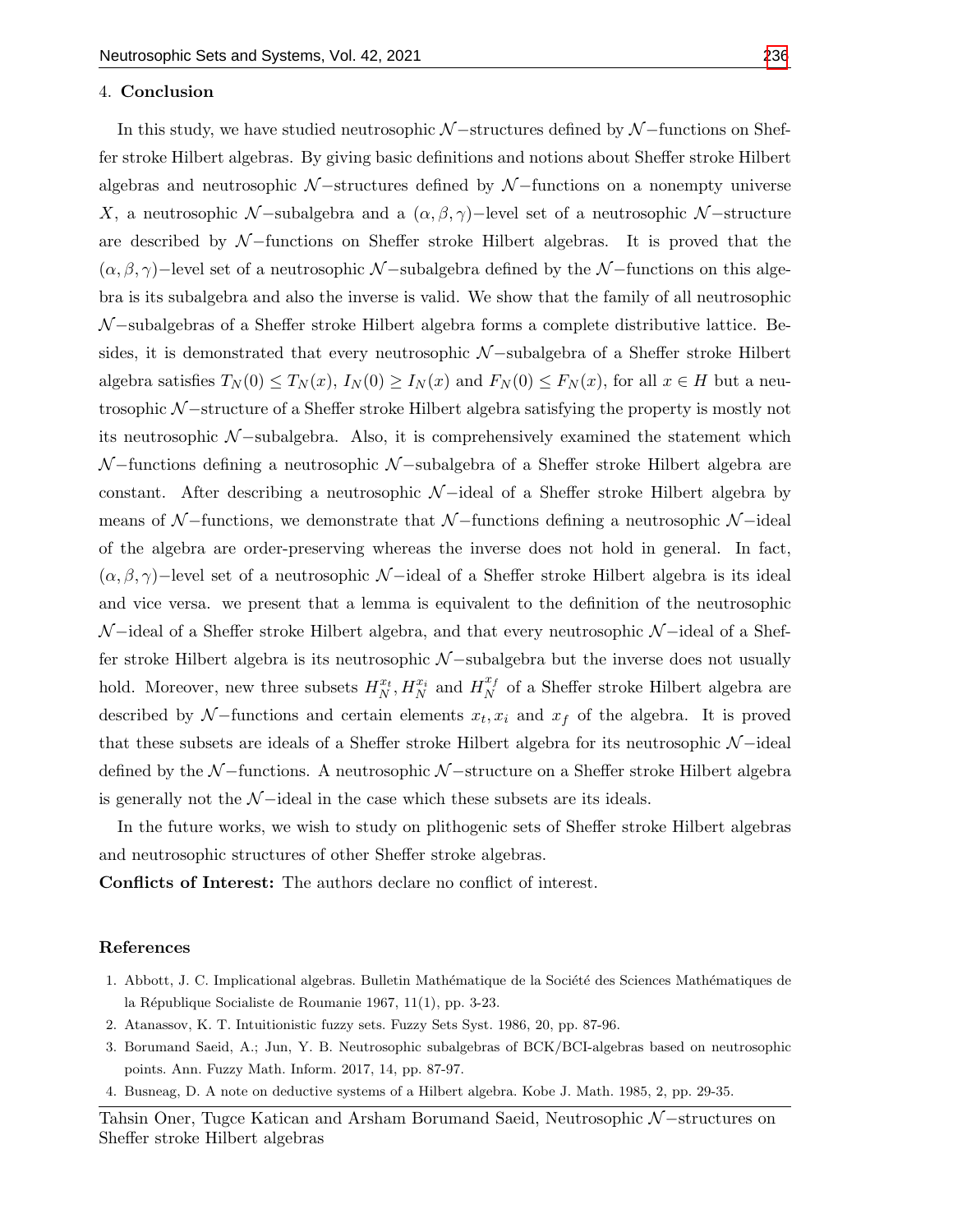- 5. Busneag, D. Hilbert algebras of fractions and maximal Hilbert algebras of quotients. Kobe J. Math. 1988, 5, pp. 161-172.
- <span id="page-16-13"></span>6. Busneag, D. Hertz algebras of fractions and maximal Hertz algebras of quotients. Math. Japon. 1993, 39, pp. 461-469.
- <span id="page-16-17"></span>7. Borzooei, R. A.; Zhang, X.; Smarandache, F.; Jun, Y. B. Commutative generalized neutrosophic ideals in BCK-algebras. Symmetry 2018, 10(350).
- <span id="page-16-2"></span>8. Chajda, I. Sheffer operation in ortholattices. Acta Universitatis Palackianae Olomucensis, Facultas Rerum Naturalium. Mathematica 2005, 44(1), pp. 19-23.
- <span id="page-16-3"></span>9. Chajda, I.; Halaš, R.; Länger, H. Operations and structures derived from non-associative MV-algebras. Soft Computing 2019, 23(12), pp. 3935-3944.
- <span id="page-16-10"></span>10. Cornish, W. H. On positive implicative BCK-algebras. Mathematics Seminar Notes 1980, 8, pp. 455-468.
- <span id="page-16-14"></span>11. Diego, A. Sur les algebras de Hilbert. Gauthier-Villars: Paris, Collection de Logique Math. 1966; Série A, No. 21, 56 pages.
- <span id="page-16-8"></span>12. Henkin, L. An algebraic characterization of quantifiers. Fundam. Math. 1950, 37, pp. 63-74.
- <span id="page-16-11"></span>13. Iorgulescu, A. Algebras of logic as BCK algebras. Editura ASE: Bucharest, 2008.
- <span id="page-16-12"></span>14. Iséki, K.; Tanaka, S. An introduction to the theory of BCK-algebras. Math. Japonica 1978, 23(1), pp. 1-26.
- <span id="page-16-18"></span>15. Jun, Y. B.; Lee, K. J.; Song, S. Z. N −ideals of BCK/BCI-algebras. J. Chungcheong Math. Soc. 2009, 22, pp. 417-437.
- <span id="page-16-20"></span>16. Jun, Y. B.; Smarandache, F.; Bordbar, H. Neutrosophic N −structures applied to BCK/BCI-algebras. Information 2017, 8(128), pp. 1-12.
- 17. Jun, Y. B. Neutrosophic subalgebras of several types in BCK/BCI-algebras. Ann. Fuzzy Math. Inform. 2017, 14, pp. 75-86.
- 18. Jun, Y. B.; Kim, S. J.; Smarandache, F. Interval neutrosophic sets with applications in BCK/BCI-algebras. Axioms 2018, 7(23), pp. 1-13.
- 19. Jun, Y. B.; Smarandache, F.; Song, S. Z.; Khan, M., Neutrosophic positive implicative N −ideals in BCKalgebras. Axioms 2018, 7(3), pp. 1-13.
- <span id="page-16-19"></span>20. Khan, M.; Anis, S.; Smarandache, F.; Jun, Y. B. Neutrosophic N−structures and their applications in semigroups. Infinite Study 2017.
- <span id="page-16-1"></span>21. McCune, W.; Veroff, R.; Fitelson, B.,; Harris, K.; Feist, A.; Wos, L. Short single axioms for Boolean algebra. Journal of Automated Reasoning 2002, 29(1), pp. 1-16 (2002).
- <span id="page-16-15"></span>22. Oner, T.; Katican, T.; Borumand Saeid, A. Relation between Sheffer Stroke and Hilbert Algebras. Categories and General Algebraic Structures with Applications 2021, 14(1), pp. 245-268.
- <span id="page-16-16"></span>23. Oner, T.; Katican T.; Borumand Saeid, A. Fuzzy filters of Sheffer stroke Hilbert algebras. Journal of Intelligent and Fuzzy Systems 2021, 40(1), pp. 759-772.
- <span id="page-16-4"></span>24. Oner, T.; Katican, T.; Borumand Saeid, A.; Terziler, M. Filters of strong Sheffer stroke non-associative MV-algebras. Analele Stiintifice ale Universitatii Ovidius Constanta 2021, 29(1), pp. 143-164.
- <span id="page-16-5"></span>25. Oner, T.; Katican T.; Borumand Saeid, A. (Fuzzy) filters of Sheffer stroke BL-algebras. Kragujevac Journal of Mathematics 2023, 47(1), pp. 39-55.
- <span id="page-16-6"></span>26. Oner, T.; Katican T.; Borumand Saeid, A. On Sheffer stroke UP-algebras. Discussione Mathematicae General Algebra and Applications (in press).
- <span id="page-16-7"></span>27. Oner, T.; Kalkan, T.; Kircali Gursoy, N. Sheffer stroke BG-algebras. International Journal of Maps in Mathematics 2021, 4(1), pp. 27-30.
- <span id="page-16-9"></span>28. Rasiowa, H. An algebraic approach to non-classical logics. Studies in Logic and the Foundations of Mathematics: North-Holland and PWN, 1974; Volume 78.
- <span id="page-16-0"></span>29. Sheffer, H. M. A set of five independent postulates for Boolean algebras, with application to logical constants. Transactions of the American Mathematical Society 1913, 14(4), pp. 481-488.

Tahsin Oner, Tugce Katican and Arsham Borumand Saeid, Neutrosophic N–structures on Sheffer stroke Hilbert algebras